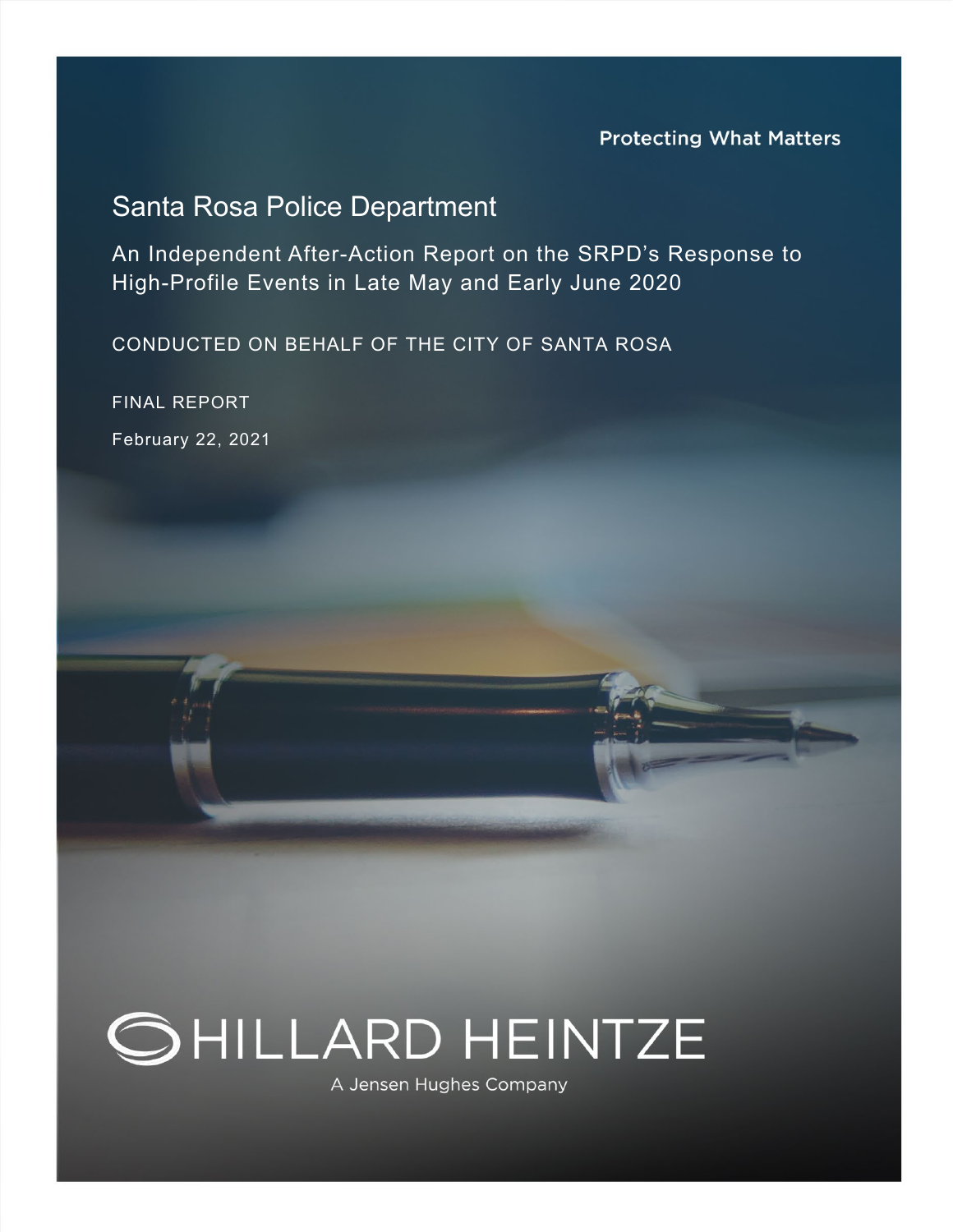# SHILLARD HEINTZE

A Jensen Hughes Company

February 22, 2021

Mr. Sean McGlynn City Manager City of Santa Rosa 100 Santa Rosa Avenue Santa Rosa, California 95404

Dear Mr. McGlynn:

I am pleased to inform you that we have completed our after-action report on law enforcement practices based on the Santa Rosa Police Department's (SRPD) response to the high-profile events that occurred in late May and early June 2020.

We thank everyone who assisted our team during this assessment, especially you, your office and the SRPD. We appreciate that law enforcement agencies like yours are taking steps to ensure that their critical and sensitive work meets the expectations that your communities expect and deserve.

We commend the SRPD for its forward thinking and commitment to concepts and principles of the Incident Command System (ICS). Although all incidents are different, from combatting wildfires to responding to protests, the ICS principles provide a framework for command and control and decision making to ensure effective, coordinated responses. We believe the findings and recommendations in this report will help the SRPD further improve its already exceptional process. We look forward to presenting this report to the Santa Rosa City Council. Thank you for allowing us to assist you as you strive for continuous improvement of the SRPD.

Sincerely, Hillard Heintze, A Jensen Hughes Company

 $R_{\text{b}}$ lut L. Dani

Robert L. Davis Practice Lead and Senior Vice President Law Enforcement Consulting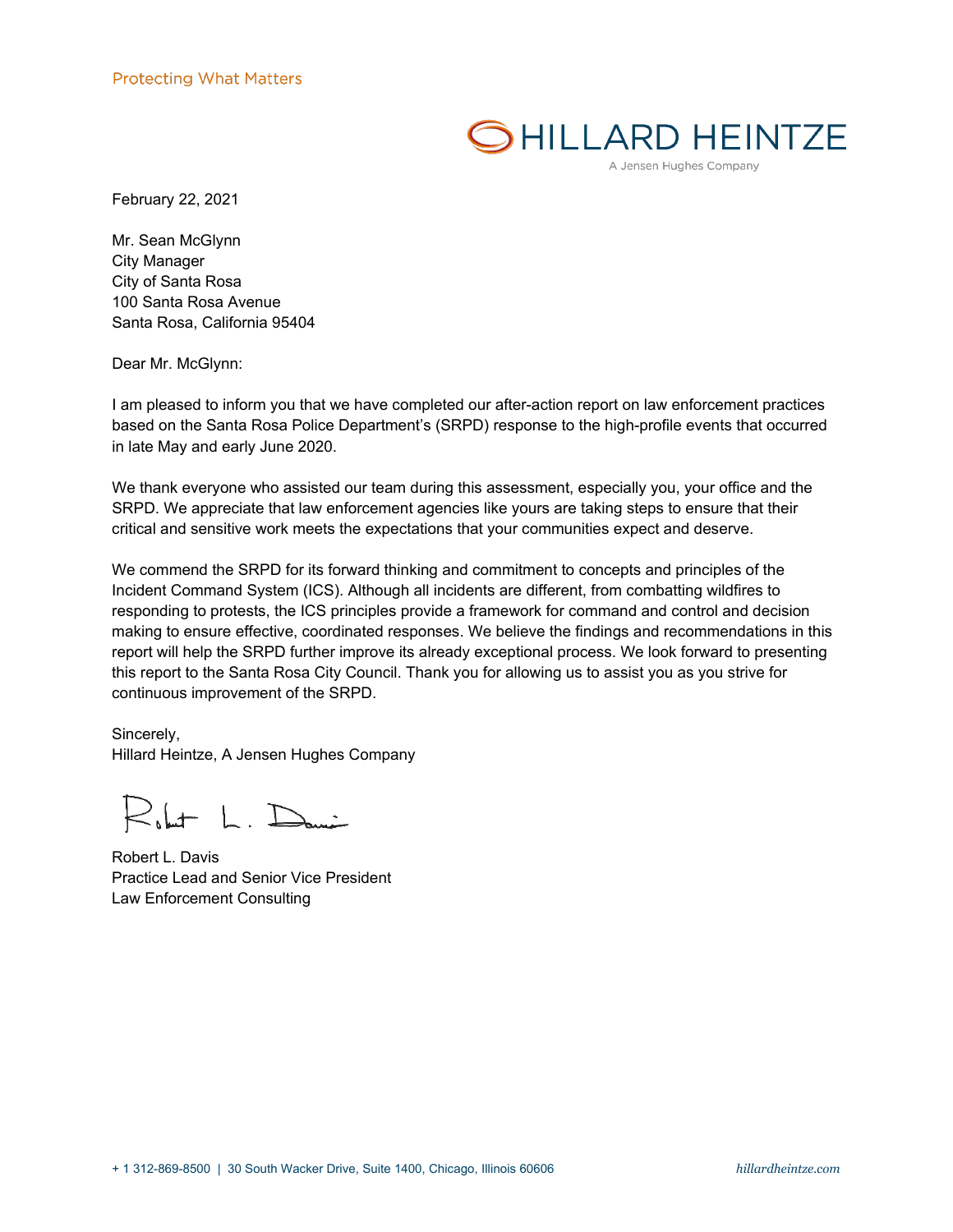

# Table of Contents

| OVERVIEW OF THE PROTESTS AND CIVIL UNREST IN MAY AND JUNE 2020 10 |  |
|-------------------------------------------------------------------|--|
|                                                                   |  |
|                                                                   |  |
|                                                                   |  |
|                                                                   |  |
|                                                                   |  |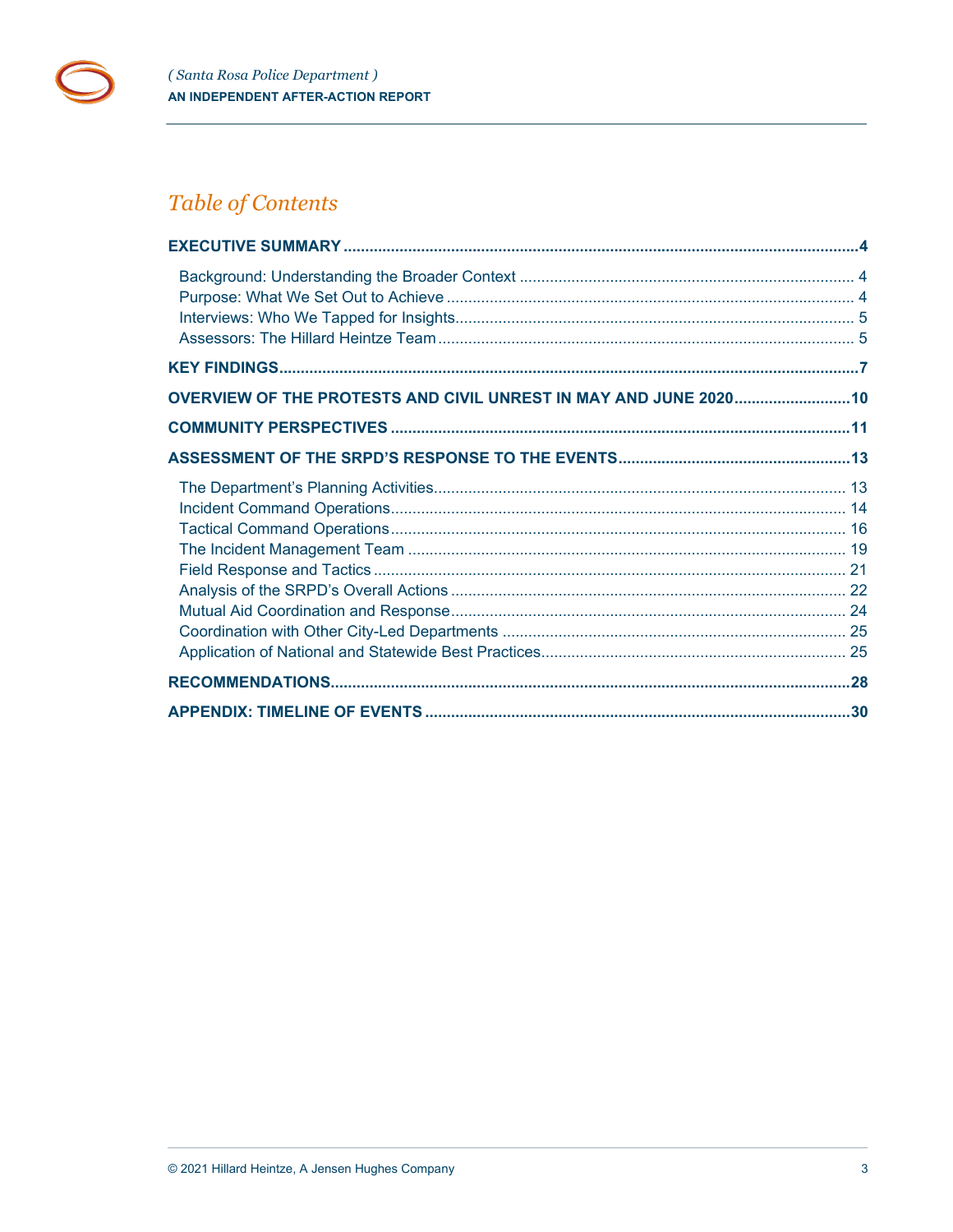

# <span id="page-3-0"></span>*Executive Summary*

# <span id="page-3-1"></span>**Background: Understanding the Broader Context**

Like cities across the country, protests occurred in the City of Santa Rosa following George Floyd's death in Minneapolis, Minnesota on May 25, 2020. The first protest in Santa Rosa started peacefully in Old Courthouse Square on May 30, but later that night, individuals engaged in violence and looting. This pattern of peaceful protests in the day and violence at night repeated over several days. Few public safety agencies faced the sustained violence and civil unrest that the Santa Rosa Police Department (SRPD) experienced.

The SRPD has significant experience with protests stemming from a similar controversial incident in which a Sonoma County Sheriff's Office deputy shot and killed teenager Andy Lopez in 2013. This incident sparked protests immediately after Lopez's death, as well as annual protests on his birthday. Although many of the protests focused on Lopez's death had high attendance and occurred in the Old Courthouse Square, they could not fully prepare the SRPD and the assisting agencies for the level of hostility and civil disobedience that occurred following Floyd's death.

# <span id="page-3-2"></span>**Purpose: What We Set Out to Achieve**

At the City of Santa Rosa's request, we developed a comprehensive after-action report analyzing the response by the SRPD and other city departments' to the peaceful protests and civil unrest on May 30 and 31, and June 1, 2, 3, 4 and 5, 2020. For this engagement, the Hillard Team reviewed:

- + The planning, strategy and response by the SRPD and other City of Santa Rosa departments to the peaceful protests and civil unrest
- + Police reports, intelligence reports and dispatch reports associated with the incidents
- + Written Incident Action Plans for the incidents
- + Training plans and records pertaining to crowd-control and use-of-force tactics
- + Policies and procedures related to the police operations for the incidents
- $+$  Body-worn camera (BWC) footage and other digital media associated with the incidents

We also spoke to city leadership, as well as some community members, to learn more about firsthand experiences during these events. We also sought to gain first-hand knowledge and insights regarding the efforts of the City's public safety personnel and their regional partners as they planned and implemented their operational plans.

We compiled our research and analysis into key findings and recommendations to provide the City and the SRPD with a strategic roadmap that could serve to assist them as they consider additions or updates for the operations, policies and protocols for similar events in the future.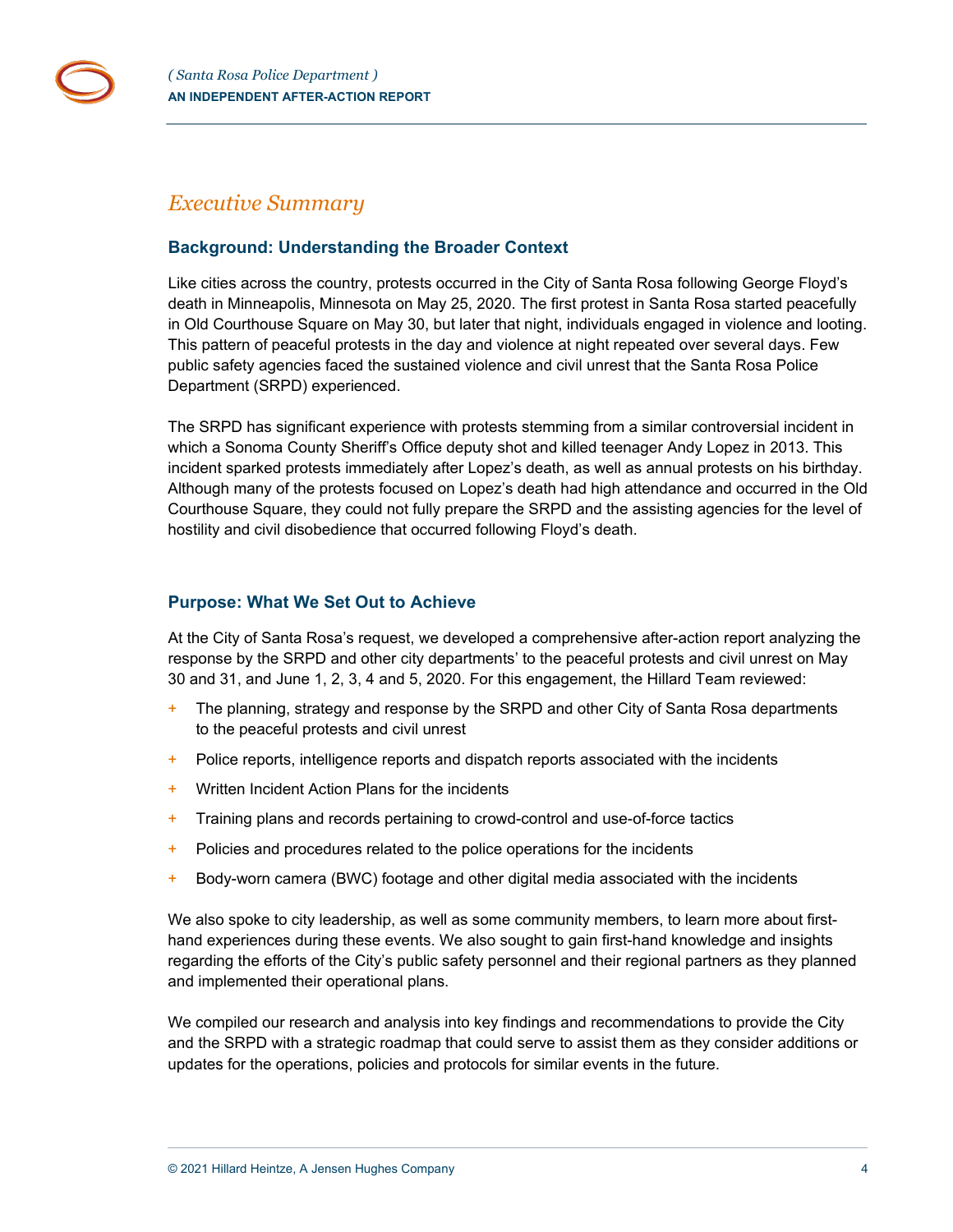

#### <span id="page-4-0"></span>**Interviews: Who We Tapped for Insights**

A key to a proper after-action report is to interview personnel involved with the planning and implementation efforts for the events being assessed. To that end, a significant portion of our inperson and virtual interviews included:

- + SRPD command staff members
- + SRPD Incident Management Team (IMT) personnel
- + SRPD personnel assigned to the field during the protests
- + SRPD dispatchers and dispatch supervisors
- + Personnel from other local agencies who responded to the incidents.

We also spoke with city officials, as well some community members and business owners, to gain their insights about the SRPD's response.

# <span id="page-4-1"></span>**Assessors: The Hillard Heintze Team**

**Rob Davis, Senior Vice President, Law Enforcement Consulting**



Robert Davis is a highly regarded and innovative national leader in policing and public safety with extensive experience assessing federal, state and local law enforcement agencies across the U.S. Rob served in a variety of capacities during his 30-year-career with the San Jose Police Department (SJPD), including as the Chief of Police for seven years. As chief, Rob also served as the President of the Major Cities Chiefs Association. He provided consulting services for the U.S. State

Department. Since retiring from SJPD, Rob has been involved in numerous assessments of police departments, including serving as the Project Director for Hillard Heintze's Department of Justice Collaborative Reform Initiative for Technical Assistance contract.

**Robert Boehmer, Esq., Vice President, Law Enforcement Consulting**



Robert Boehmer is an experienced facilitator, trainer and public speaker with expertise in collaborative problem solving, community policing, partnership development and information sharing. For the past several years, he has facilitated sessions for the Department of Homeland Security's Building Communities of Trust Initiative, focusing on developing trust among law enforcement, fusion centers and the communities they serve. As a Vice President in the Law Enforcement

Consulting practice at Hillard Heintze, Robert manages complex law enforcement assessments and helps police agencies transform their organizations and adopt national best practices and industry standards central to improving accountability, transparency and community trust.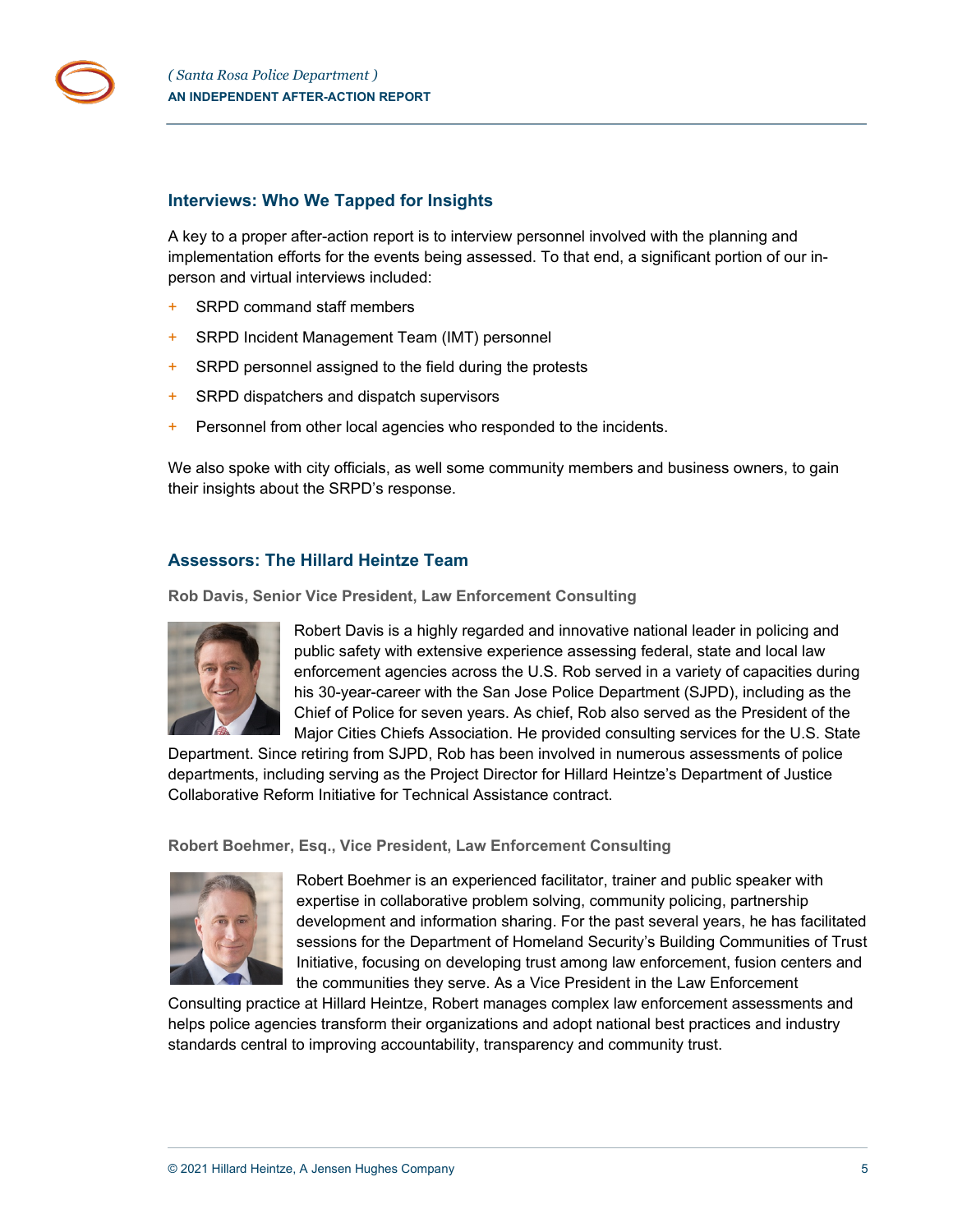

**Chad M. McGinty, Senior Director, Security Risk Management**



Chad McGinty brings nearly three decades of law enforcement, public safety, emergency preparedness and security leadership experience to his role as Senior Director at Hillard Heintze. Chad served in the Ohio State Highway Patrol for nearly 28 years, starting as a Trooper in 1989 and later serving as Sergeant, Lieutenant and Captain before joining the Senior Staff as Major, Commander of Field Operations in 2014. He concluded his tenure by coordinating and leading the

crowd control/field force response for the 2016 Republican National Convention in Cleveland, Ohio. Chad implemented a sophisticated staging and response for 1,400 field force officers from 18 different agencies and 15 states.

# **Michael Dirden, Esq, Senior Advisor, Law Enforcement Consulting**



Michael Dirden joined Hillard Heintze following a long and successful career with the Houston Police Department. As the Executive Assistant Chief of Police, Michael provided leadership and oversight for the department's Investigative, Strategic and Field Operations, including accountability for Patrol Operations, Traffic Enforcement, the Mental Health Division, Apartment Enforcement and Differential Police.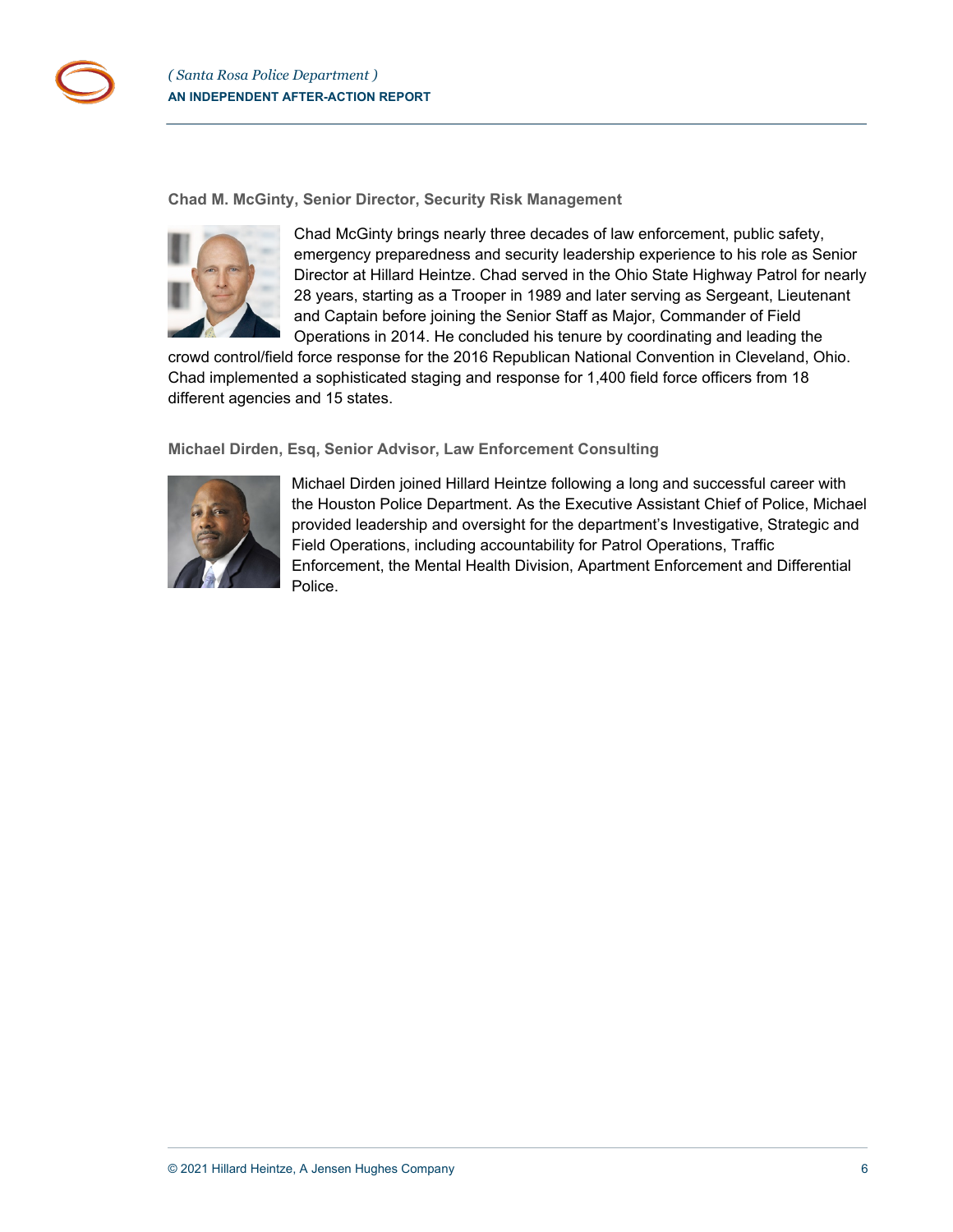# <span id="page-6-0"></span>*Key Findings*

## **1. The SRPD embraces the concepts and principles of the Incident Command System (ICS).**

The ICS is a standardized approach to the command, control and coordination of on-scene incident management and provides a common hierarchy within which personnel can be effective. The SRPD's integration of the ICS across its operations is exceptional, exceeding what is found in many law enforcement agencies. The SRPD believes the ICS is beneficial in managing not only emergencies and incidents, but also routine police operations, special events, community engagements and tactical operations. The Department pushes ICS principles from the top of the organization down to its patrol officers, who learn ICS through training and the integration of the ICS with their daily duties. Additionally, the SRPD has provided extensive training to numerous commanders and supervisors in ICS principles and tactics.

As result of this emphasis on ICS, all Department employees are familiar with the concept and have developed a degree of competence in exercising its principles. This increased level of operational knowledge and experience with the ICS allows the SRPD to have effective command and control when emergencies or large-scale incidents arise.

# **2. The SRPD's dedicated Incident Management Team (IMT) is a best practice, which facilitates effective and efficient management oversight and review of all Department events, incidents or operations.**

The Department appoints the IMT members through a formal selection process that seeks the best candidates who meet the IMT job descriptions' requirements for knowledge, skills and abilities. However, the position on the IMT is an addition to the members' primary responsibilities.

When an event or incident requires the activation of the Department Operations Center (DOC) for crisis management, the IMT members quickly assemble and begin the incident management needed for each event.

# **3. The SRPD's process that allows for early intervention when planning and requires a multidisciplinary review is a best practice that contributed to the SRPD's preparedness and effective response to the civil unrest in May and June 2020.**

The SRPD developed a structured process to respond to information and intelligence reports about upcoming events. The IMT's Planning Section Chief serves as the special events coordinator, assigned to the Traffic Bureau. The Planning Section Chief's responsibilities include oversight of the intelligence monitoring and reporting functions and the development of pre-incident reports created from their review of information regarding events, incidents or operations, as well as information from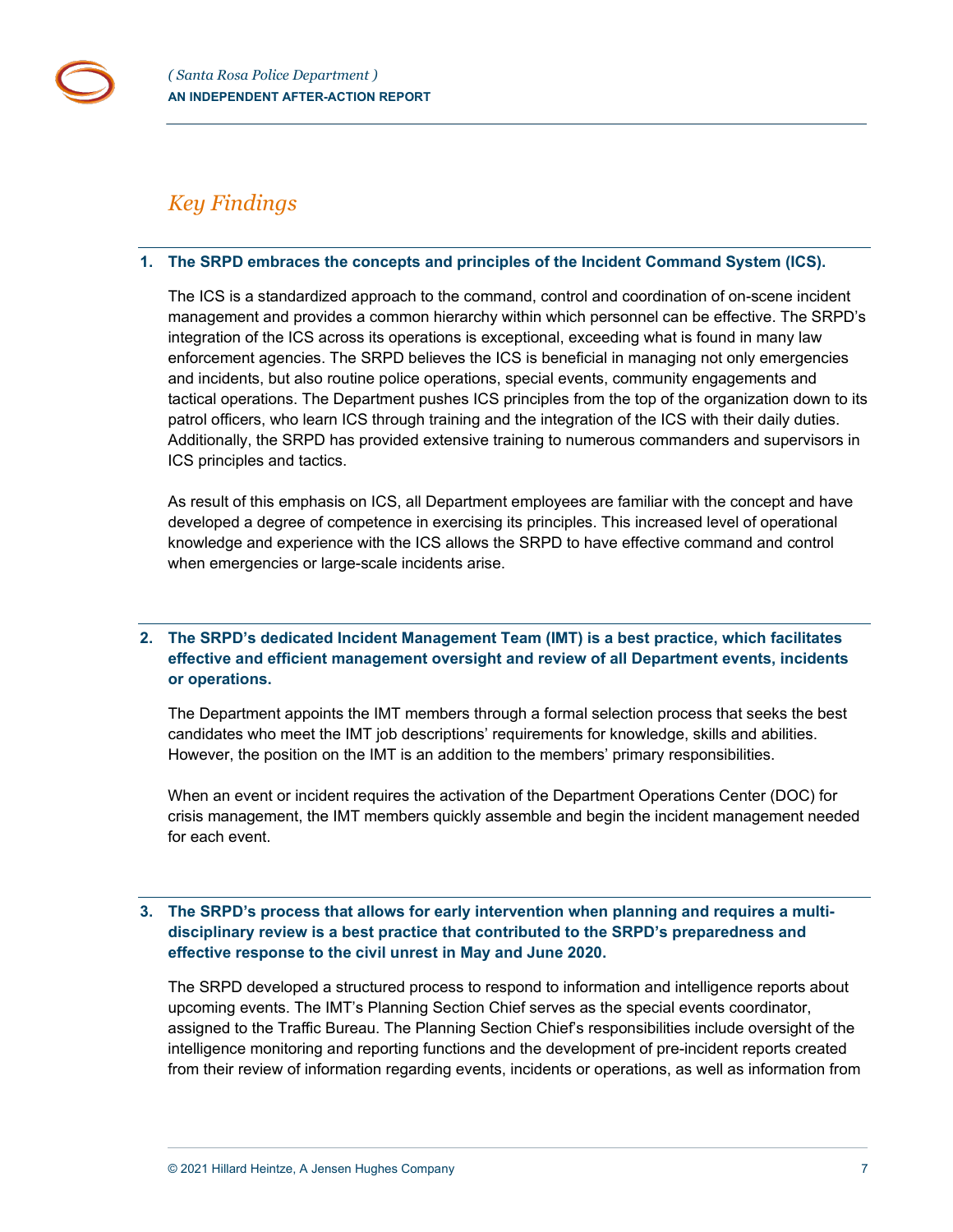public officials, officers, the community, open-source reporting and social media monitoring. The Planning Section Chief reviews any discovered or reported information, creates a pre-incident report and makes a recommendation about how the SRPD should respond. The Planning Section Chief forwards this form to the IMT commander to review and then provide to the broader command staff. We believe this process allowed the SRPD to be better prepared for the civil unrest in May and June 2020 than other public safety agencies facing similar events. This planning proved useful as without it, the Department may not have had the DOC or specialty teams in place to promptly respond to the incident.

### **4. The lack of available experienced commanders contributed to the SRPD's ineffective span of control during the early days of the protests and civil unrest.**

The number of individuals and the level of civil disobedience, destruction and violence exceeded the SRPD's expectations and experience level, as was the case for public safety agencies across the country at that time. Many agencies had not previously experienced such civil unrest in which the individuals' violent and sustained actions exceeded the agency's planning, training and staffing. Although the SRPD was prepared and deployed its Special Weapons and Tactics (SWAT) and Mobile Field Force (MFF) teams in advance of the first days of the protests, the designation of one tactical commander to lead the effort was insufficient.

As the incident unfolded and the SRPD deployed resources, the ability for one tactical commander to maintain adequate command and oversight of events quickly diminished. The Department acknowledged this shortfall in personnel allocation and has assigned additional commanders for subsequent protests.

Throughout our interviews and review of the operational aspects of the tactical and field response, we called out this span-of-control issue, and senior leadership agreed that it was not a sustainable plan. Although the commanders and field officers with whom we spoke were complimentary of the tactical commander's experience and ability, they acknowledged that the tactical commander had too much responsibility during the protests and riot incidents on May 30th. When the SRPD assigned additional commanders during subsequent protests beginning on May 31st, the Department experienced a significant improvement in the span of control. However, when we examined the command assignments, it became readily apparent that the Department had very few commanders to draw upon and fewer with the experience and skill level to operate effectively in such an environment. This apparent void in command positions, coupled with the retirement of tenured officers, one of which occurred just before our visit, represents a significant challenge in succession planning for the SRPD.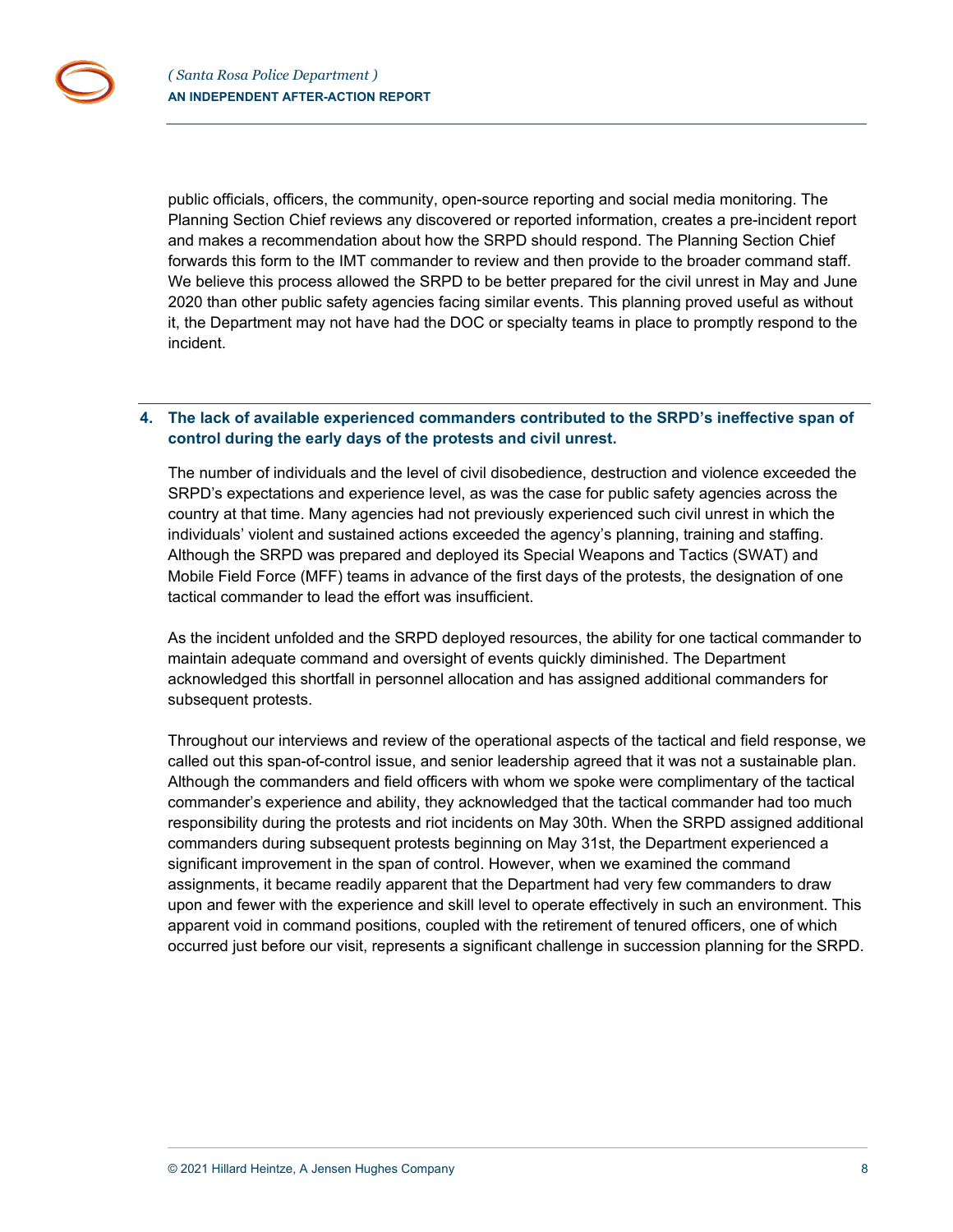**5. The SRPD continually assessed the protest activities and the effectiveness of its operational responses to them, which allowed the Department to adapt well and improve its tactics and response accordingly.**

The Department engaged in an ongoing real-time assessment in the DOC throughout the multiple days of protests. As the IMT and tactical commanders worked through their strategic plans, they analyzed the outcomes and had robust discussions during and after the protests to determine what adaptations were necessary.

# **6. The SRPD did not initially have a formalized process whereby the outgoing Incident Commander shared information with the incoming Incident Commander. As a result, the incoming Incident Commander was hampered by not having information about tactics and incidents from the night, which would have allowed the SRPD to assess and adjust its response accordingly.**

During the first few days of protests, when the operational period ended in the early morning, the IMT would conduct an informal debriefing session to discuss lessons learned. However, when the next operational period began the following afternoon, the outgoing Incident Commander did not share information with the incoming Incident Commander.

After the third Incident Commander rotation, this problem was identified and an information exchange was established between the Incident Commander's to ensure pertinent information – such as lessons learned, successes and challenges – were communicated.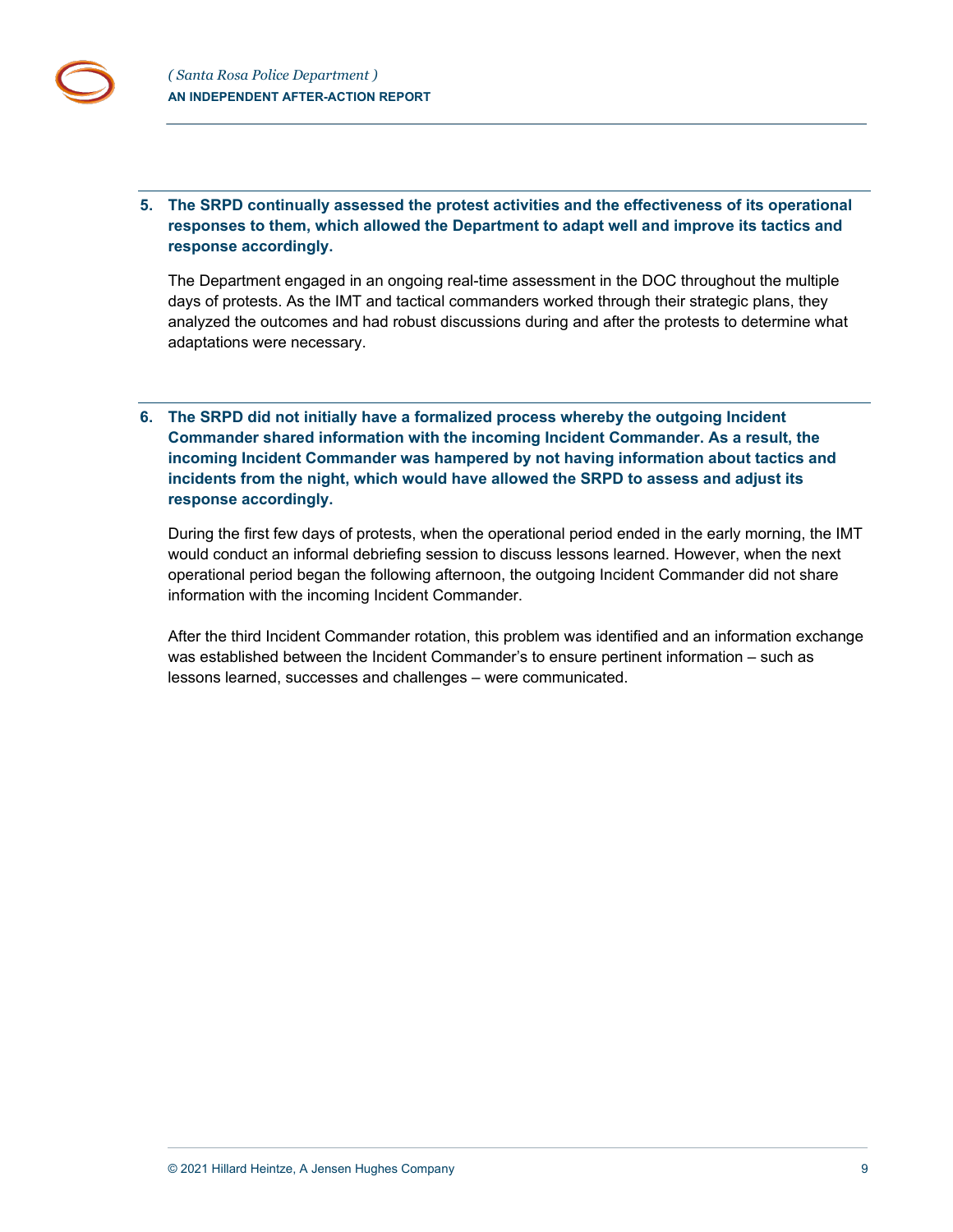# <span id="page-9-0"></span>*Overview of the Protests and Civil Unrest in May and June 2020*

George Floyd's death sparked protests across the nation and Santa Rosa was no exception. We focused on the protests that began on May 30 and lasted through early June; however, additional protests continued to occur with great frequency throughout June, July and into August. Although many cities experienced more violent and catastrophic protests, few endured the rigorous day-afterday protests that Santa Rosa and its law enforcement partners faced.

On May 28, the SRPD intelligence analyst learned that a popular location for protests, the Old Courthouse Square, was designated as the location for a protest on the afternoon of May 30. The SRPD deployed additional personnel, specifically SWAT and MFF, for crowd control should the need arise.

On May 30 and each day after leading to June 5, peaceful protests occurred in the afternoon and as night fell, individuals engaged in widespread civil disobedience, vandalism, looting and attacks on officers. Each day, as it got closer to nightfall, SRPD officers noted a change in the crowds. The younger, more aggressive and hostile crowds in the evenings blocked intersections; surrounded vehicles and pulled people out of them; spray painted buildings, cars and streets; set small fires; launched fireworks and threw rocks, bottles, branches, rebar and chunks of broken concrete at officers; broke windows and looted retail stores. Additionally, a large crowd marched onto the Highway 101, halting traffic.

The large groups moved about the city fluidly, creating a challenge for law enforcement personnel to attempt to move, contain or control the crowd. Individuals frequently engaged in hostile actions toward officers during the evening. The groups would engage officers, move away, vandalize property and await officers to approach before re-engaging and throwing objects at the officers.

Each day, the SRPD provided individuals ample opportunity to exercise their First Amendment rights to assemble without law enforcement intervention, in some instances for several hours. However, each evening culminated in individuals clashing with law enforcement personnel who were attempting to address the unlawful behaviors. Law enforcement personnel gave dispersal orders, announced curfews and when non-compliant crowds persisted in unlawful behaviors such as attacks on officers, used chemical agents and less-lethal munitions.

Following these events, the SRPD evaluated its planning and response during the protests in May and early June, applying lessons learned. The Department committed to engaging in a continual learning process whereby it reviews each protest and subsequent law enforcement response to identify opportunities to improve, enhance or continue with a given response.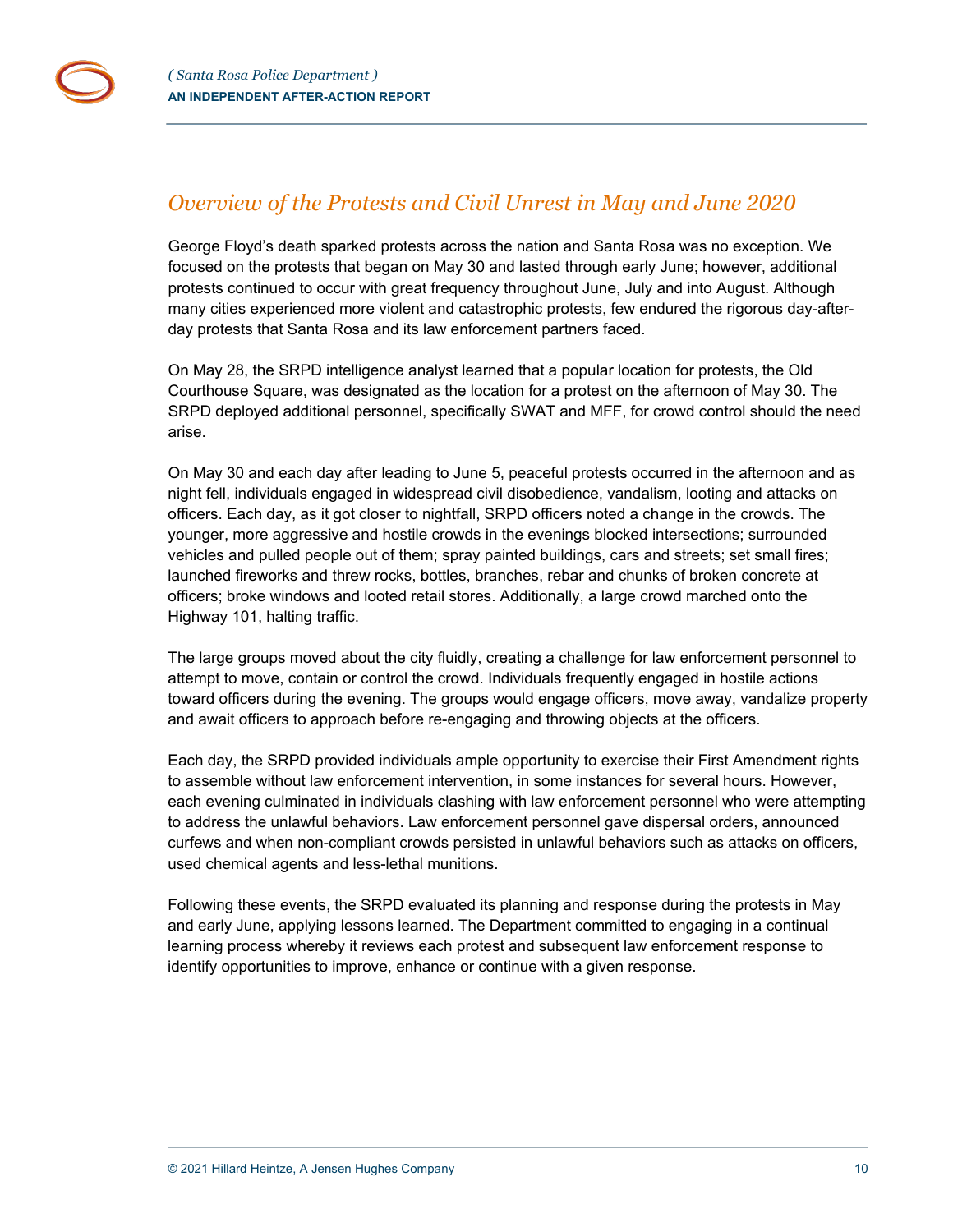# <span id="page-10-0"></span>*Community Perspectives*

The City of Santa Rosa asked us to provide additional context regarding the protests and the overall relationships between the SRPD and the community. In July 2020, the Sonoma County Commission on Human Rights issued a report titled, "Human Rights Violations in Santa Rosa California Policing the Black Lives Matter Protests." This report provides background information, describes some historical concerns with policing in Sonoma County and describes perspectives from protestors regarding the SRPD's and mutual aid agencies' use-of-force tactics related to the protests in late May and early June 2020. The report recommended an independent review of the SRPD's use-of-force policies, practices and alleged abuses detailed in the report. We did not investigate the specific use of force incidents identified in the Human Rights Commission Report as it was not within our scope of review.

As requested by the City of Santa Rosa, we interviewed several community stakeholders who attended or witnessed the protests or expressed concerns about the SRPD and its relationship with the community. By most accounts, the afternoon protests were peaceful. Interviewees indicated that by evening, those participating in the crowd skewed younger and were increasingly more unruly. Some interviewees perceived that agitators took advantage of the anger of young people in the crowd and created disarray. Others indicated that the police showing up in riot gear increased the aggression of the crowd.

Most noted that the situation became violent and unruly, and some indicated that the SRPD did the best that it could do given the actions of those in the large crowd. For example, some interviewees expressed a level of disbelief that those in the crowd so quickly damaged, disabled and moved the barriers intended to prevent vehicles from entering the square where the protestors assembled.

Echoing the Human Rights Commission report, some interviewees raised concerns that the SRPD used excessive violence during the events. Interviewees were also critical of the SRPD's arrest procedures on the night of June 2nd. For example, they accused the SRPD of ordering youth to disperse and then "kettling" them,<sup>[1](#page-10-1)</sup> leaving no avenue for them to disperse. The interviewees felt that the SRPD's conduct in the mass arrest on Mendocino Avenue was improper.

Interviewees noted their belief that the SRPD gave preferential treatment to white arrestees. Additionally, some interviewees reported that they thought counter-protestors and demonstrators who supported the police received police protection, while Black Lives Matter protesters faced police officers in riot gear.

<span id="page-10-1"></span><sup>1</sup> The Human Rights Commission report states that kettling is designed to force a crowd to smaller areas from which the crowd members cannot escape. It is an escalatory tactic that often results in increased use of force.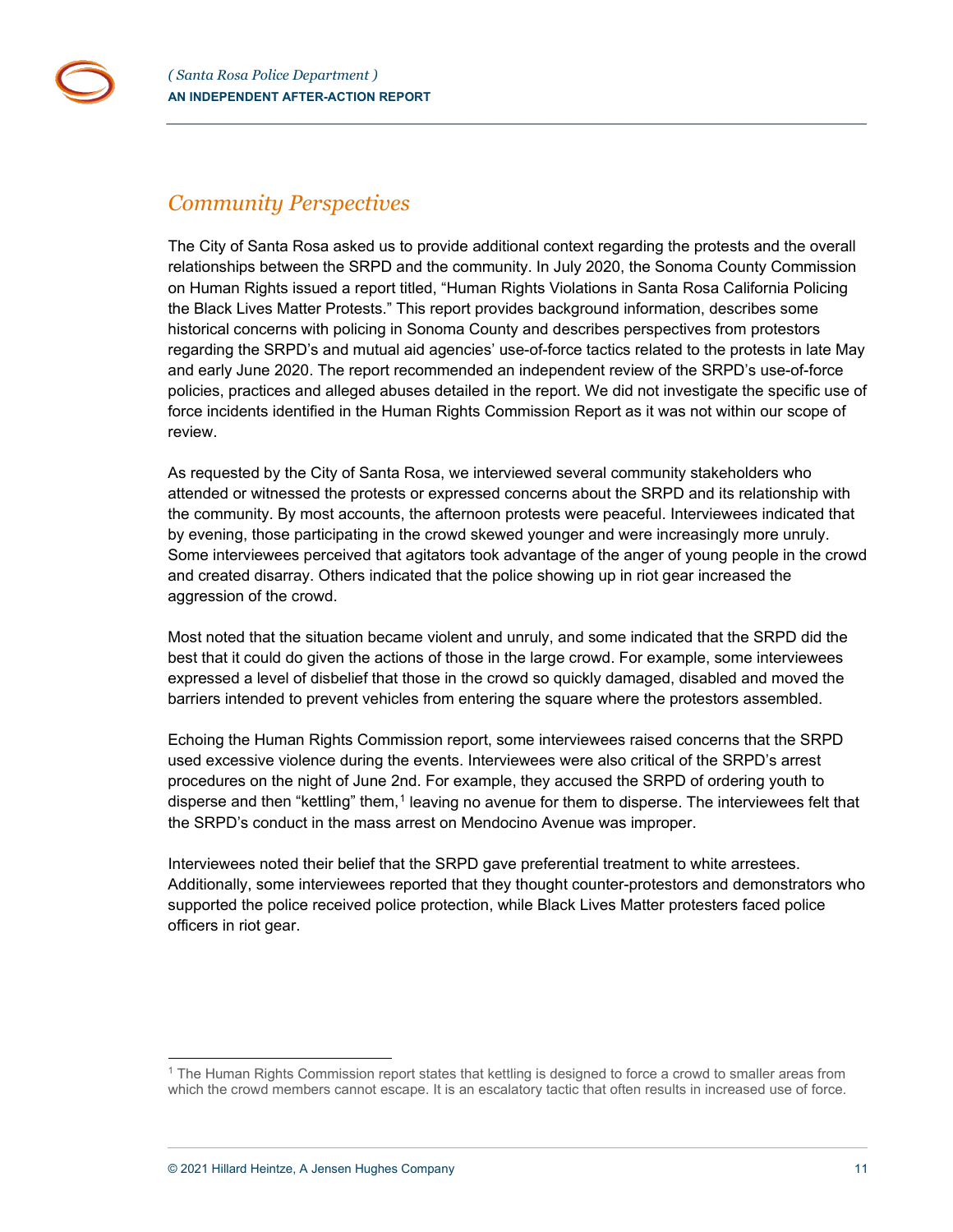Although most interviewees expressed some concerns about the SRPD, many were optimistic that the SRPD and the community can move forward in a positive manner. One interviewee noted that the SRPD had a strained relationship with the community before the protests, but the protests brought some issues to light and the City and the SRPD are now taking steps to engage more with the community. However, interviewees indicated that some missteps occurred as the SRPD attempted to increase its community engagement. For example, the City and the SRPD met with protestors to discuss their concerns, then issued a press release claiming the officers' actions complied with the Department's policies and procedures. One interviewee stated that this press release increased distrust in the community. However, many interviewees believe the SRPD was well respected in most of the community. To improve trust throughout the community, these interviewees suggested that the SRPD more purposefully focus on building trust in the Black, Indigenous and People of Color (BIPOC) community. In particular, they think the SRPD should engage and listen to more people and show that they care about the community.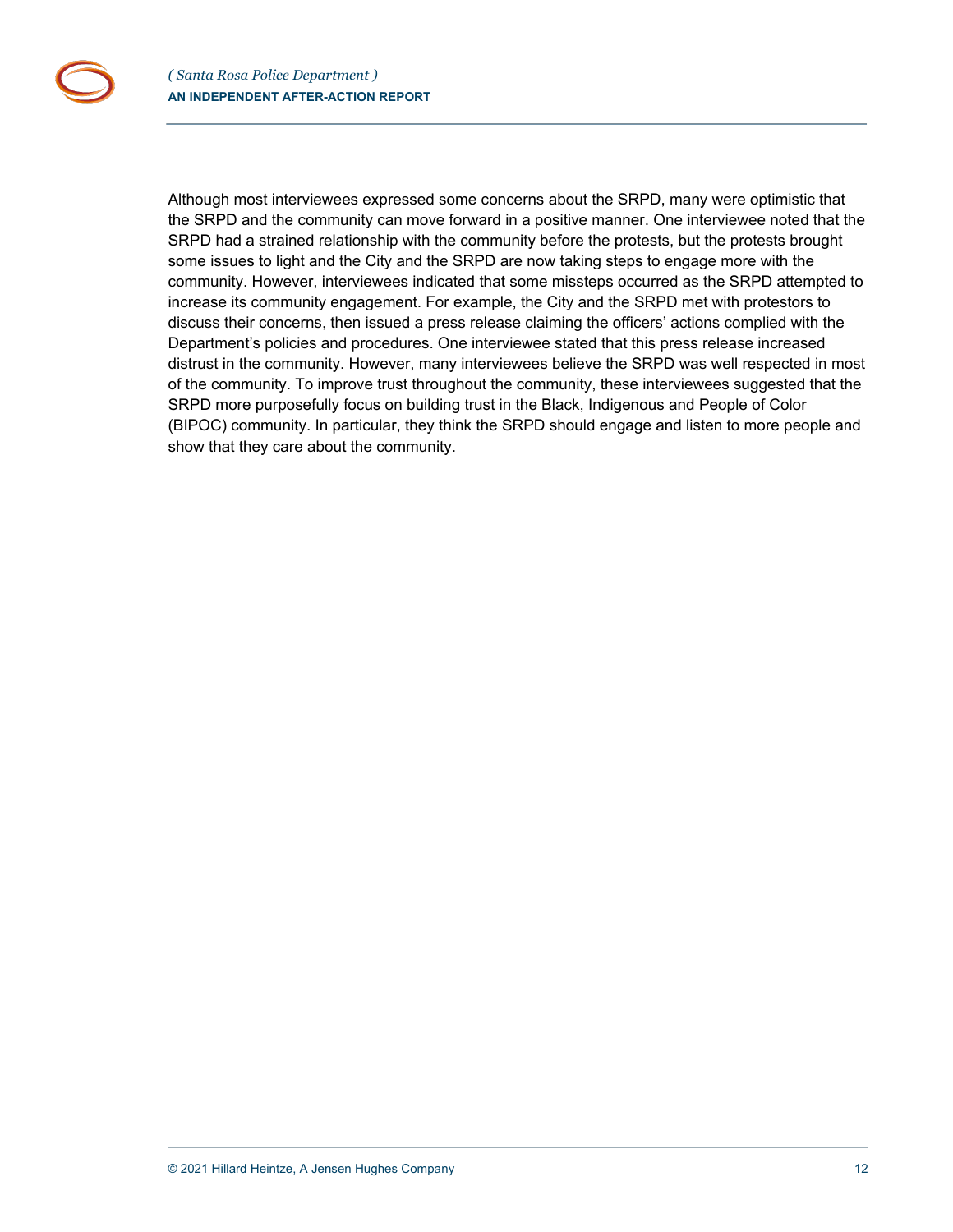

# <span id="page-12-0"></span>*Assessment of the SRPD's Response to the Events*

# <span id="page-12-1"></span>**The Department's Planning Activities**

The SRPD has a well-established Incident Management Team (IMT) that includes a fully functional planning section that facilitates the development and dissemination of operational plans, also referred to as incident action plans (IAP), for a variety of operations, ranging from wildfires to community service engagements. The SRPD hosts and develops IAPs for between 60 and 70 scheduled events each year, some of which are as large as the Country Summer Music Festival with 15,000 attendees. Additionally, the SRPD develop IAPs for efforts such as Special Weapons and Tactics (SWAT) callouts, surveillance details and routine law enforcement operations that involve multiple personnel.

The process starts when the IMT commander and/or the Planning Section Chief receive information regarding an event, incident or operation from public officials, officers, the community, open-source reporting or social media monitoring. The Planning Section Chief then conducts a review and analysis to determine the SRPD's response. After the Planning Section Chief completes their review and assessment, they recommend and document a course of action on a pre-incident report (PIR) for submission to the IMT commander.

The IMT commander reviews the PIR and either concurs with the assessment or returns the PIR to the Planning Section Team and requests revisions or additional research. When the IMT commander approves the PIR, they disseminate it to the other commanders for their review and situational awareness. If the review prompts a Department response, the Planning Section Chief develops the IAP. Once the Planning Section Chief completes the IAP, they distribute it to all commanders for their review and situational awareness.

Following George Floyd's death and the subsequent civil unrest across the country, the Planning Section Chief and designated staff began monitoring the national and local reaction. They learned of protests being held in Oakland and San Francisco, and noted no significant issues related to the events. On Thursday, May 28, the intelligence analyst discovered information on social media about a gathering scheduled to take place in Santa Rosa at Old Courthouse Square, a popular destination and the site of past protests regarding the Sonoma County Sheriff's Office's killing of Andy Lopez in 2013.

The Planning Section Chief initially assessed the event and recommended the minimum response – patrol officers monitoring the protest. They based this response largely on the lack of detailed information about the event. The available information did not suggest a large crowd and indicated the protest's focus would be consistent with past protests, such as those for Andy Lopez. The SRPD followed the formalized processes and structures to analyze such information. However, when the IMT commander sent the PIR, the other commanders expressed concern about the lack of a prepared SRPD officer response to potential civil unrest and the lack of a contingency plan for increased officer personnel from partner agencies. The commanders returned the PIR, requesting additional review and the development of an IAP that included significant personnel increases and the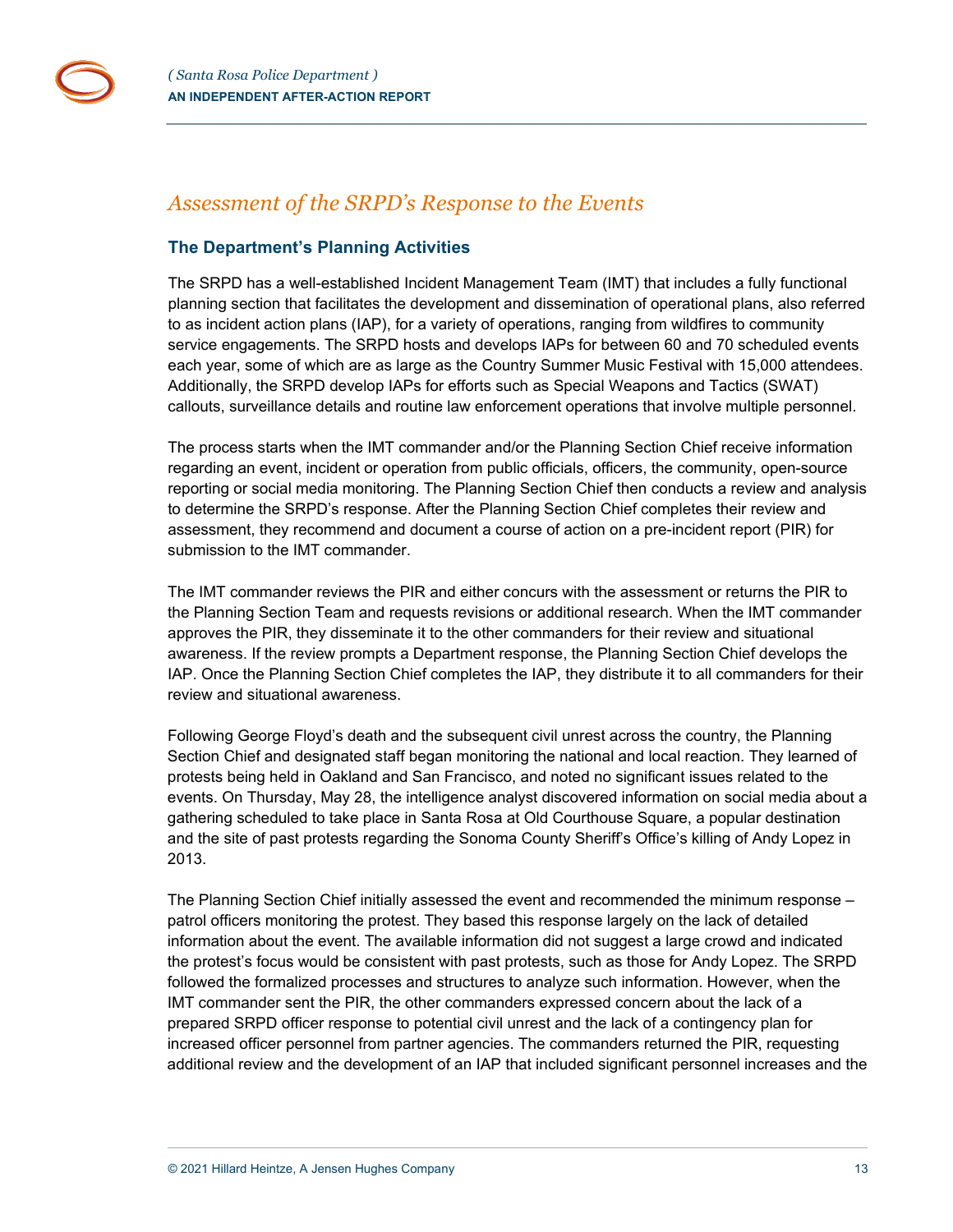deployment of the SWAT and Mobile Field Force (MFF) teams. Additionally, the commanders recommended the activation of the IMT and Department Operations Center (DOC).

This SRPD's process of distributing the PIR for review prevented any single individual or group from determining the final assessment or recommendation. Instead, the process ensures that a cross-disciplinary and experienced team reviews the Department's response plan for any incident or event, which is a best practice. The SRPD's process proved very beneficial in this situation and allowed for the fast response and asset allocations that the civil unrest eventually required.

On May 29, members of the Planning Section increased intelligence monitoring efforts and developed the IAP. The IMT was notified that it needed to staff the DOC for the scheduled protest on May 30. Command staff designated the Incident Commander, who in turn notified the SWAT and MFF teams to respond for deployment. Additionally, the SRPD assigned some investigative resources to embed with and follow the crowd to provide situational awareness from their position on the ground.

The Department contacted the Sonoma County Sheriff's Office (SCSO) and California Highway Patrol (CHP), both of which designated and assigned officers to the response effort. The fact that the SRPD made this notification and request prior to the planned protest, rather than in response to a growing problem during the event, indicates that good event analysis and management occurred. This allowed the SRPD's mutual aid partners to plan for their response in an organized and thoughtful manner.

# **Overview of the SWAT and MFF Teams**

The SRPD's Special Weapons and Tactics (SWAT) Team is a designated group of officers specially trained and equipped to work as a coordinated team to respond to critical incidents, including, but not limited to hostage situations, barricaded suspects, snipers, terrorist acts and other high-risk incidents.

Per Policy 407, the SRPD can deploy the SWAT Team for crowd control and civil disobedience, among other situations.

The SRPD's Mobile Field Force (MFF) team is a designated group of officers specially trained and equipped to work as a coordinated team that rapidly deploy in disorder situations.

Per Policy 409, one of the MFF team's primary duties is crowd control for spontaneous or planned demonstrations or civil disobedience.

# <span id="page-13-0"></span>**Incident Command Operations**

The SRPD has a well-established IMT and embraces the concepts and principles of the National Incident Management System (NIMS) and the Incident Command System (ICS). The Department formed the IMT and MFF in 2013; however, it appears the IMT portion of the Department's operations was not as well developed as that of the MFF at that time. While the MFF participated in training, the IMT did not initially practice NIMS and ICS concepts. Following the Northern California Tubbs Wildfire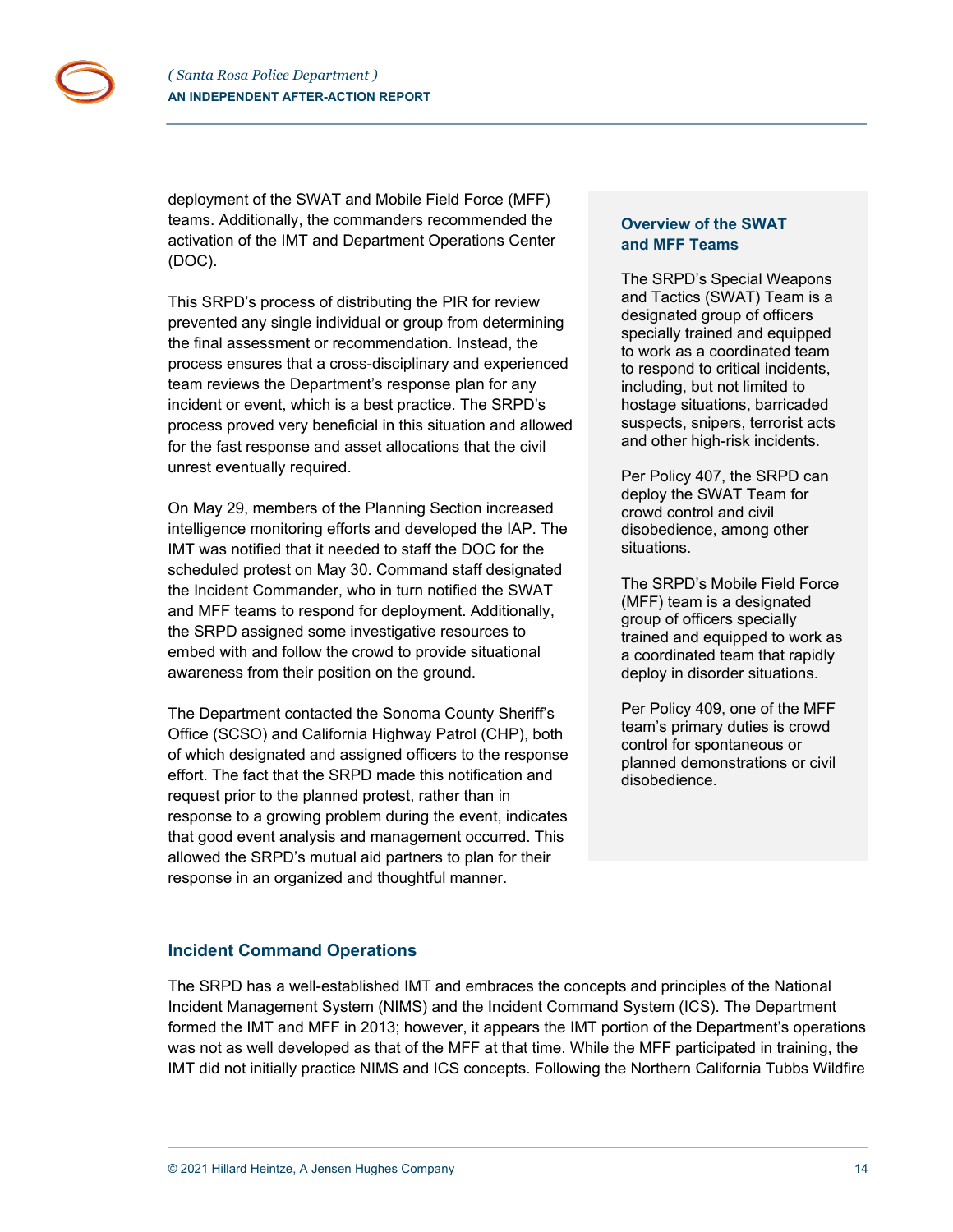in 2017, SRPD leadership understood the need to adhere to precise ICS principles and establish a formal IMT to manage the Department's future responses to events and incidents.

As a result of this renewed focus on the IMT and ICS in 2017, the SRPD appointed members to the IMT and has routinely called upon this team to be involved in the formal planning process for events, incidents and operations across the Department.

On May 30, the SRPD activated the DOC. Well before noon, IMT members began assuming their respective roles. The SRPD contacted the appropriate Information Technology personnel and readied the Department's training room to serve as the DOC by establishing workstations with network connectivity, landline phones and a television to monitor media reports. A portable computer-aided dispatch (CAD) console was also set up in the DOC so the tactical dispatchers could monitor radio communication and document the incident information. Those we interviewed who were in the DOC during the protests and civil unrest noted that at times, too many people were in the room, which made it difficult to hear everything that was happening.

The previously designated IMT members began working in their respective areas, supported by a SRPD captain who had been designated as the Incident Commander.

# **The National Incident Management System**

The National Incident Management System (NIMS) provides a framework for "all levels of government, nongovernmental organizations and the private sector to work together to prevent, protect against, mitigate, respond to and recover from incidents."

As a part of NIMS, the Incident Command System (ICS) is a standardized approach to the command, control, and coordination of on-scene incident management and provides a common hierarchy within which personnel from multiple organizations can be effective"

Because the protests and civil unrest continued for seven consecutive days, the Incident Commander assignment changed due to shift changes. This change in command led to some inconsistencies in operations and the exchange of relevant information to assist with the response efforts. During the first few days of the protests and civil unrest, no formal exchange of information occurred between the incoming and outgoing Incident Commanders. However, by the end of the incident, at the end of each Incident Commander's shift, the IMT discussed lessons learned in the DOC. Had this formal exchange of information between the incoming and outgoing Incident Commanders been formalized earlier during the protests and civil unrest, they could have better prepared for the crowd tactics and helped create more effective law enforcement responses.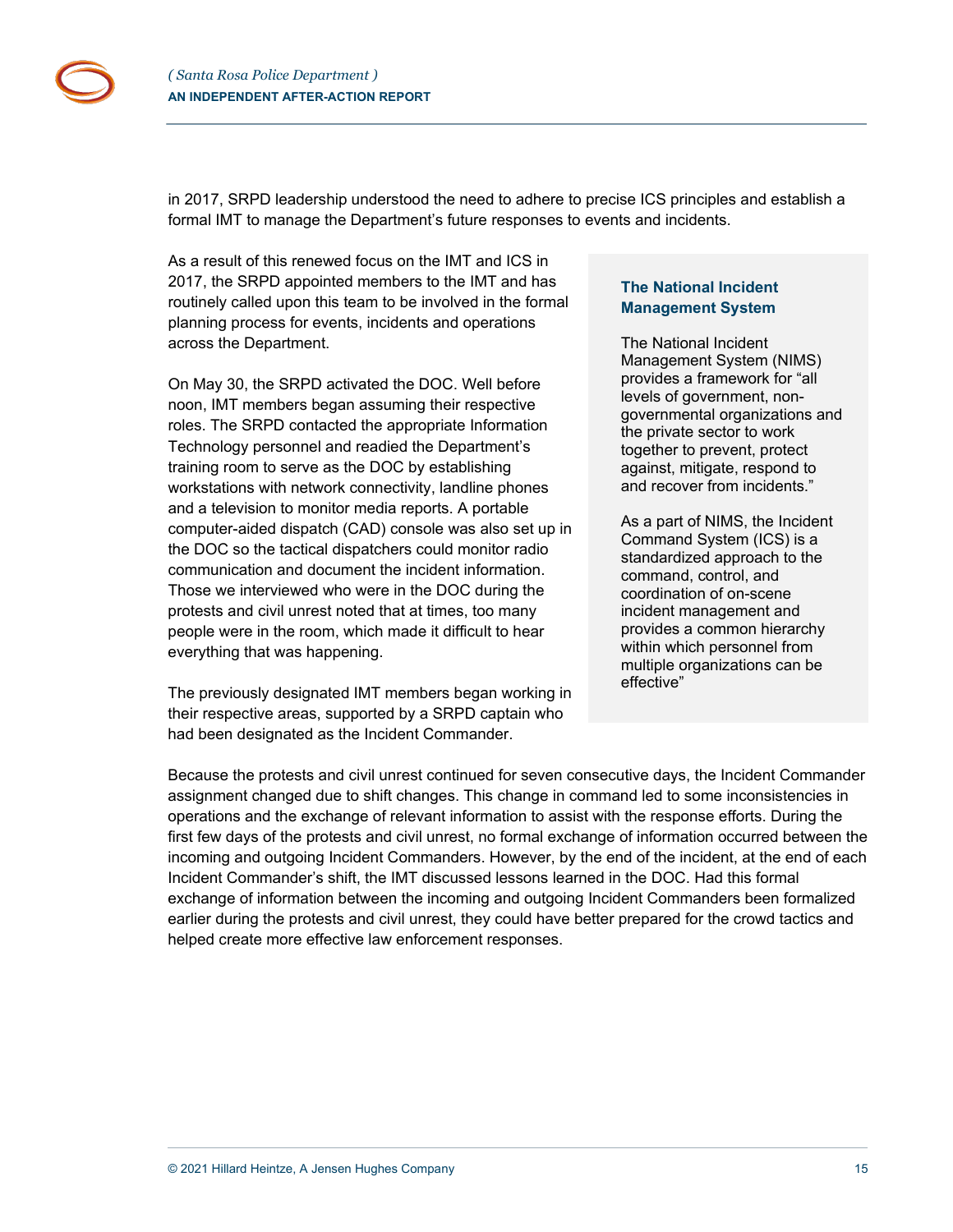

## <span id="page-15-0"></span>**Tactical Command Operations**

#### Planning Efforts

Because the SRPD embraces the ICS in its event and incident management efforts, when it activated the DOC, the Operations Section Chief reported for duty and worked with the broader IMT to develop and define mission objectives. Following the revisions to the initial PIR, SRPD senior leadership decided to deploy the MFF and SWAT teams under the oversight of the SWAT Commander. The senior leadership designated the SWAT commander as the Tactical Commander for the operation to lead the officer response in the field. The Tactical Commander communicates directly with the DOC regarding the execution of objectives and provides intelligence developed from the field perspective.

## Span of Control

Based on our assessment, we determined that the span of control, specifically for the Tactical Commander, was challenging and unrealistic the first night of protests and civil unrest. As the events unfolded, the level of unrest, coupled with the number of participants and the geographic area they encompassed, created a situation whereby one field commander could not effectively and efficiently manage resources with the appropriate level of oversight.

Additionally, as more officers arrived, who the SRPD had requested from other law enforcement agencies, the inability to communicate on a common radio channel became an issue. Without radio interoperability, it was difficult for the Tactical Commander to communicate his instructions as the multi-agency squads were spread out across multiple city blocks in Santa Rosa. We commend the Tactical Commander's competence and skill in guiding the field response under the challenging circumstances. However, we and those we interviewed clearly identified that the Tactical Commander's span of control far exceeded reasonable expectations. For the protests that followed, the SRPD assigned additional field lieutenants to provide enhanced span of control and oversight of the officers.

#### Situational Awareness

The initial protest began in the early afternoon of May 30 with a large gathering at Old Courthouse Square. The IMT engaged in a commendable effort to maintain situational awareness through the use of surveillance cameras mounted in the Old Courthouse Square area and monitored in the DOC, unmanned aerial vehicles (UAVs), SWAT personnel posted on rooftops overlooking the square, officers embedded in the crowd, patrol officers fanned out across the city and field commanders' reports. The SRPD displayed creativity when it leveraged a relationship with a local business to install a portable camera at that business, which provided a view of some activities away from Old Courthouse Square. Although the UAVs proved beneficial in gathering pertinent information during the day, the UAVs were far less beneficial at night. Additionally, Department members learned that operating the UAVs in darkness drained the battery at an accelerated rate, rendering the UAVs essentially inoperable.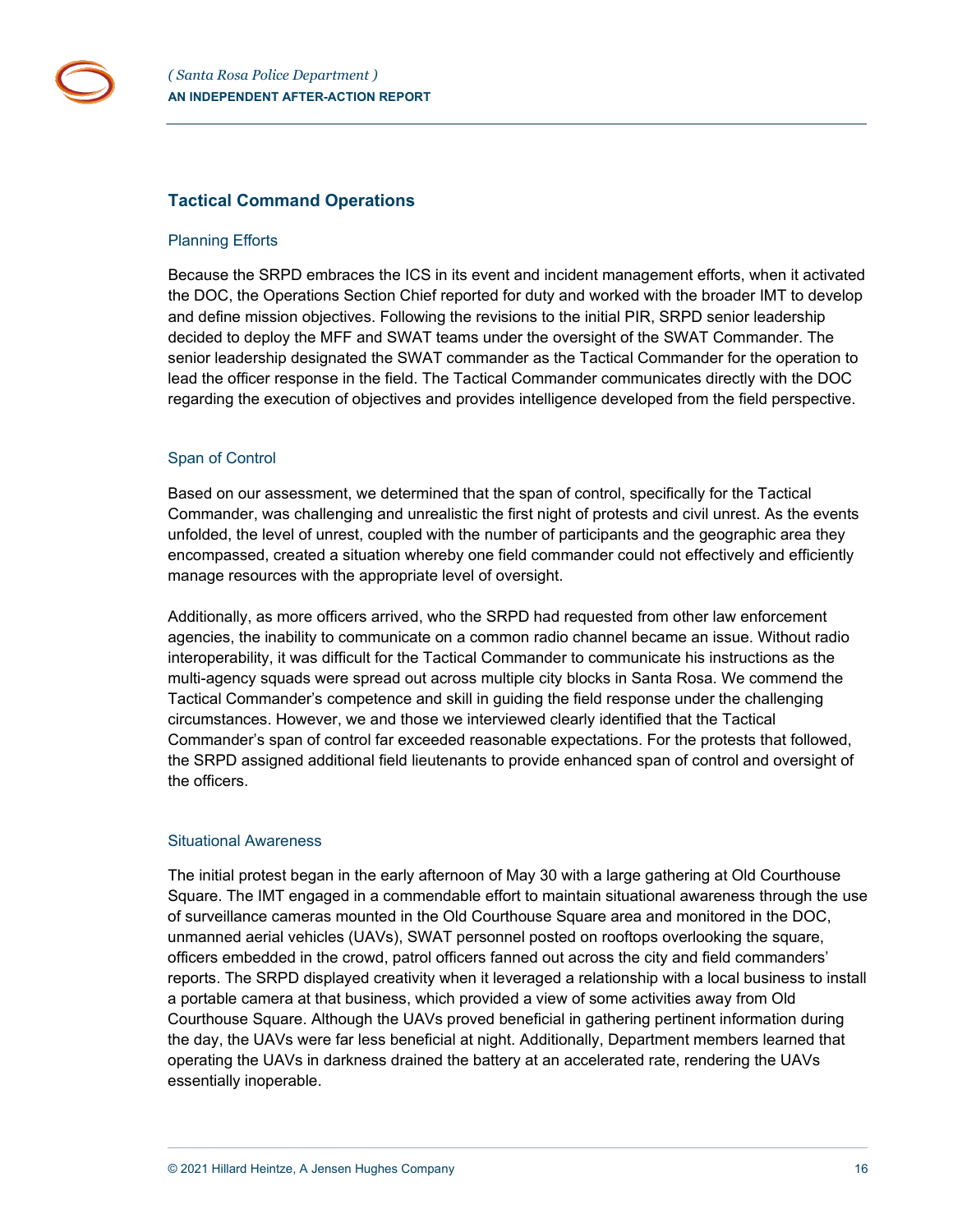

#### Atmosphere Surrounding the Protests

Although the crowd was large, our interviews revealed that individuals remained peaceful and organized at the onset of the May 30 protest. As the protest progressed, the crowd at Old Courthouse Square separated and one group marched to the nearby SCSO facility. During our interviews, officers indicated the group remained peaceful, dedicated to the message of police accountability and focused particularly on the SCSO having shot and killed Andy Lopez. Officers stated that the protest organizers stressed to the participants not to damage property. However, some in the group removed metal barriers around the SCSO facility. Officers said the group at Old Courthouse Square became increasingly agitated as they departed north, eventually joining the group that had been at SCSO near Highway 101 and Steele Lane. The combined group then marched onto the freeway.

The CHP had assigned officers to the Highway 101 area earlier on May 30 as a proactive measure. A large group converged onto the freeway on the northbound and southbound lanes. The CHP requested assistance, and SRPD and SCSO officers responded to assist. The officers moved the group from the freeway, and the group began moving back toward Old Courthouse Square. Upon the group's return to Old Courthouse Square, officers noted a change in the overall attitude and demeanor of the group. Younger, more aggressive participants began arriving, and "sideshow" activity began, which involved reckless and unlawful behavior and motor vehicles stunts that were not directly involved in the protest. This sideshow activity incited the crowd. The SRPD continued to monitor the event as the overall demeanor of the group changed and escalated into more aggressive behavior.

## Escalating Crowd Activity

The SRPD and SCSO officers returned from the freeway and staged in a parking lot near Old Courthouse Square out of sight of the protestors. This allowed for a rapid response to Old Courthouse Square; however, it was not close enough for the Tactical Commander to take advantage of the officers observing the activity to establish intelligence to support tactical decisions.

As those in the DOC monitored the activity in Old Courthouse Square from surveillance cameras, they learned that some of the group moved to outside of a restaurant in the square and were setting fires outside and burning flags. The SRPD received a call from a patron dining in the restaurant, reporting the burning of an American Flag and requesting help. The caller said they did not see any police officers and did not feel safe leaving the restaurant. The caller further added that protestors were trying to fight with them. The Incident Commander subsequently instructed the Tactical Commander to advance, thinking they may need to assist in evacuating the restaurant. Given the nature of the activities and the demeanor of the crowd, it was appropriate to send in tactical officers wearing protective gear rather uniformed patrol officers.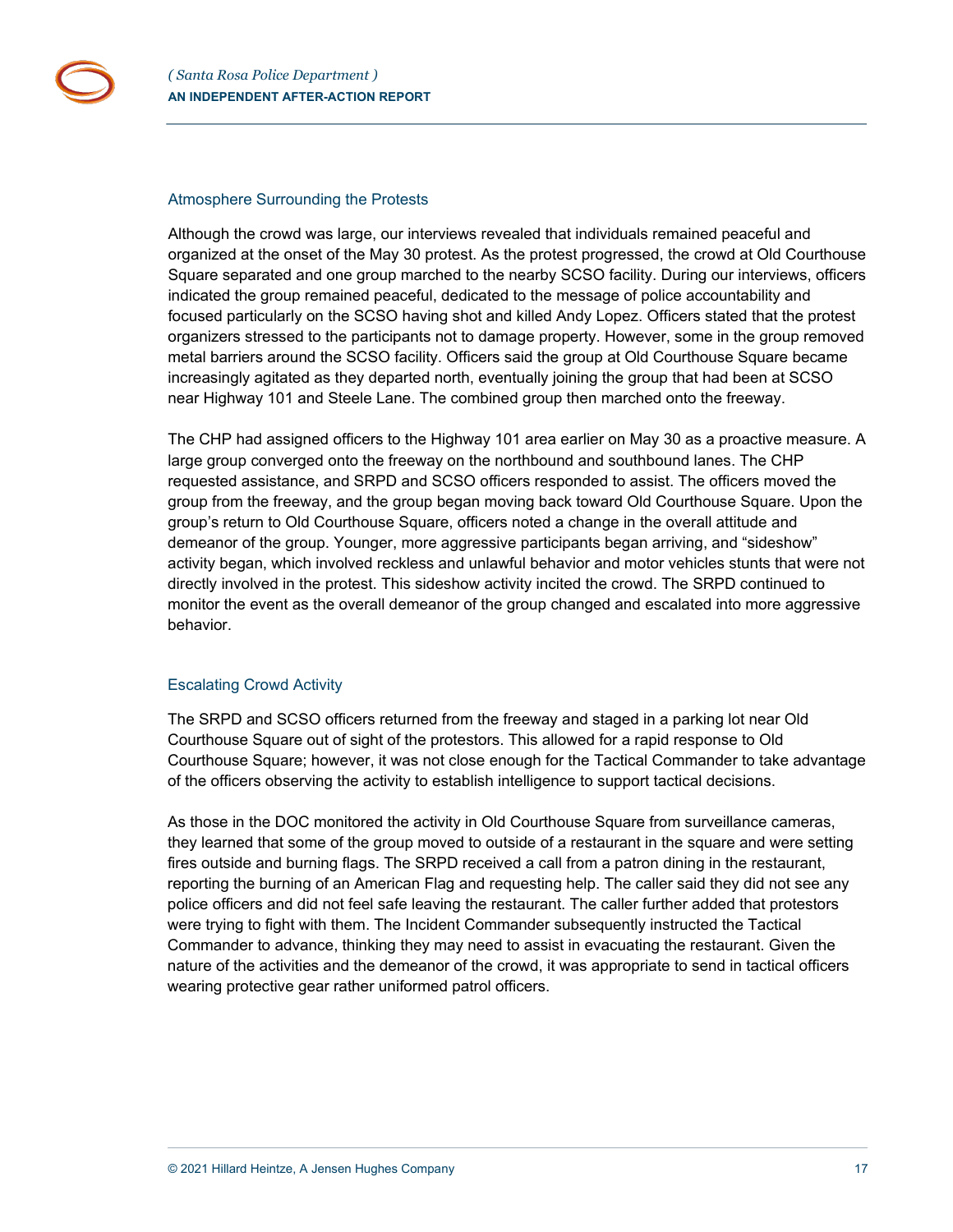As the SRPD MFF team and SCSO deputies advanced toward Old Courthouse Square, individuals in the group observed them. Our interviews revealed that the group immediately focused on the officers and began moving toward them. The Incident Commander decided that the MFF team and SCSO deputies should retreat to avoid a confrontation, based on his evaluation of the crowd's reaction. It should be noted that during this time, the SRPD received information that the occupants of the restaurant were safe. Individuals who we interviewed repeatedly told us that this group appeared to be dedicated to engaging in a confrontation with police, and many officers believed that decision to retreat emboldened the group.

The attitude of the larger group changed again, and officers stated it seemed the group viewed the officers' retreat as a win, which further incited them. The group then marched to the SRPD headquarters, where they spray painted the sign in front of the station. Concerned about an escalation of behavior at the station, a group of SWAT officers who was staged inside, exited and moved toward the front of the station. Interviewees told us that the group acknowledged the presence of the officers and remained for several minutes before departing the area without confrontation. While the larger group was away from Old Courthouse Square, the SRPD took the opportunity to send officers to notify businesses in the area about the situation and assist with getting employees out of the establishments. However, the Department was unsuccessful in some circumstances when they sought access to a business to assist in the evacuation of employees but were unable to reach a point of contact for the business.

The group returned once again to Highway 101. Officers eventually moved the group from the freeway, but not before the group brought vehicular traffic to a stop and assaulted officers with rocks and bottles. The CHP provided repeated dispersal messages to the crowd. At approximately 9:40 p.m., the SRPD Incident Commander authorized the release of a chemical agent to move the group out of the roadway, and officers implemented this crowd-control measure. The larger group began to separate with some remaining in elevated positions near the freeway from which they threw projectiles down onto the officers below. Others spread out through the city streets where they broke numerous windows at the Santa Rosa Plaza retail area as they headed back toward Old Courthouse Square.

#### Definition of the Rules of Engagement

We learned that the SRPD had not clearly defined the rules of engagement – the decision points regarding whether to engage in and authorize making arrests – in the early days of the weeklong protest. The Incident Commander established overarching decision regarding making arrests, which was that suspects engaged in the destruction of property were subject to arrest. However, the Incident Commander had not clearly defined the extent of damage and type of damaged property would subject an individual to arrest. This lack of clarification proved challenging for the Tactical Commander, as officers essentially followed the group engaging in civil disobedience and destruction from one area of to the next without taking much enforcement action.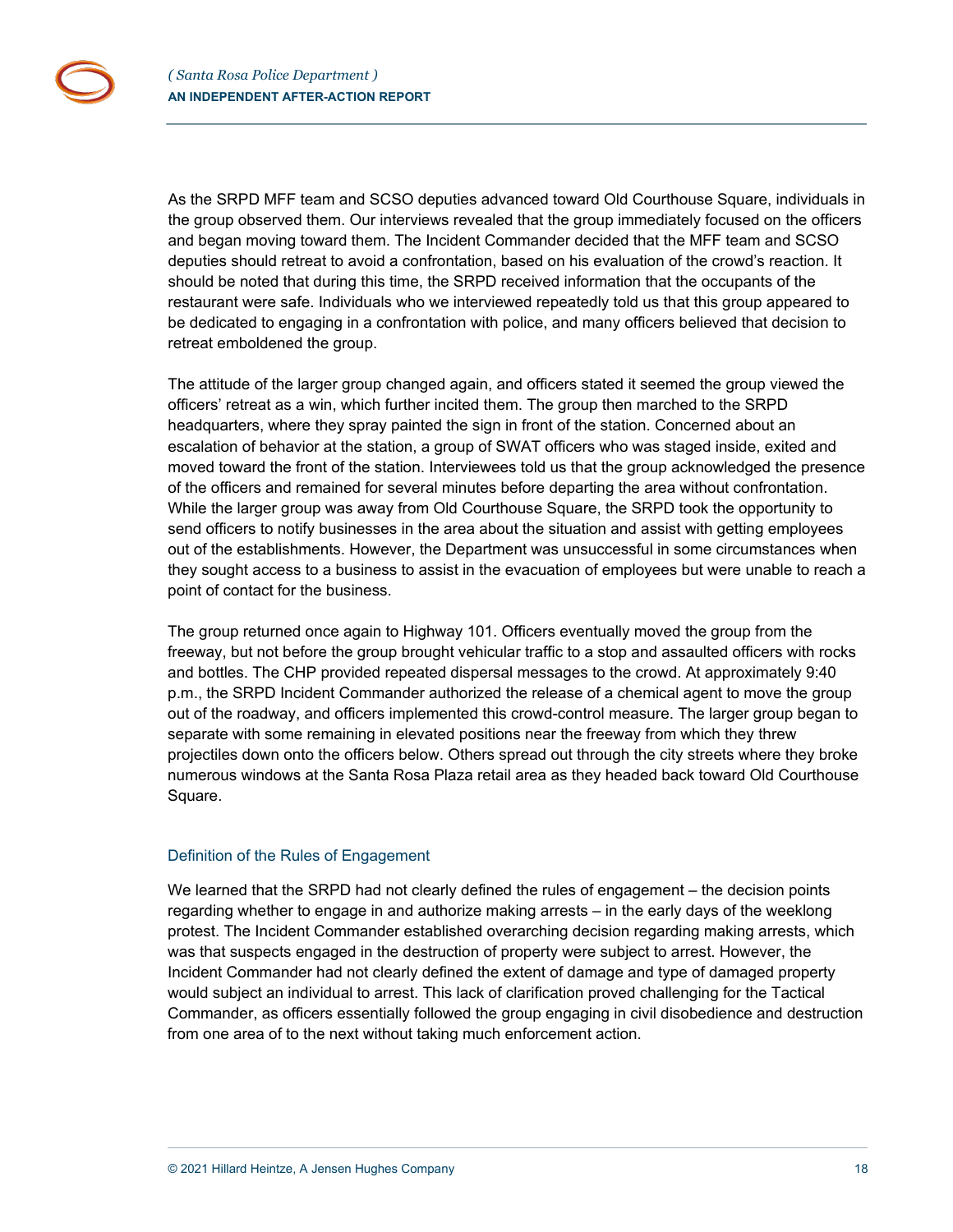As the night wore on, it became apparent to officers and commanders that the protesters from earlier in the day had been replaced with a much younger and aggressive crowd that continued to escalate their behavior. The crowd had already been setting fires, but their actions escalated to property destruction within Old Courthouse Square. At approximately 11 p.m., the Incident Commander ordered officers to advance to the square to address the behavior.

The group met the officers' advance with an attack. As officers approached on 3rd Street to Old Courthouse Square, the group began hurling chunks of broken concrete and steel rebar they were retrieving from a demolition project located within the square. Officers gave dispersal messages and documented the time and date through a CAD entry. Our interviews with officers engaged with the crowd-control efforts revealed it was clear that moving the group from the square was going to be

#### **Code 30**

The SCSO defines a Code 30 as when an officer needs assistance during an emergency in which the life of a deputy or citizen is in immediate danger.

Officers can issue a Code 30 from any jurisdiction.

The requesting unit cannot cancel a Code 30. A responding unit must assess the condition of the requesting unit and determine if the situation requires further assistance.

challenging. As the Tactical Commander communicated requests for additional personnel via Code 30, he began the attempt to move the crowd north out of the square. The group engaged in increased violence, launching fireworks and throwing numerous projectiles at the officers. Where possible, officers arrested individuals who the officers observed were engaged in acts of vandalism and assaults on officers. Those assaults on officers resulted in numerous injuries, including officers who were struck by fireworks, a burning road flare and bricks. We believe the officers showed restraint and the command staff strategically controlled the crowds by moving them to alternative locations where they stopped and permitted the assembly to continue, despite the Incident Commander declaring the assembly unlawful.

As the protests and civil unrest wore on, the Tactical Commander remained the primary oversight of the field response. However, after consulting with senior leadership, the Tactical Commander enlisted additional commanders to assist in the subsequent day's operations. The assignment of additional commanders provided for more appropriate span of control and additional oversight of officers in the field.

## <span id="page-18-0"></span>**The Incident Management Team**

The most frequently used members of the IMT are the IMT Commander and Planning Section Chief, who are assigned to the SRPD Traffic Bureau. These positions are collateral assignments, but their permanent assignments in the Traffic Bureau align with the IMT roles. The Planning Section Chief is the Special Events Coordinator for the Traffic Bureau. The Planning Section Chief routinely receives notice of all special events, which facilitates their review of the information and development of the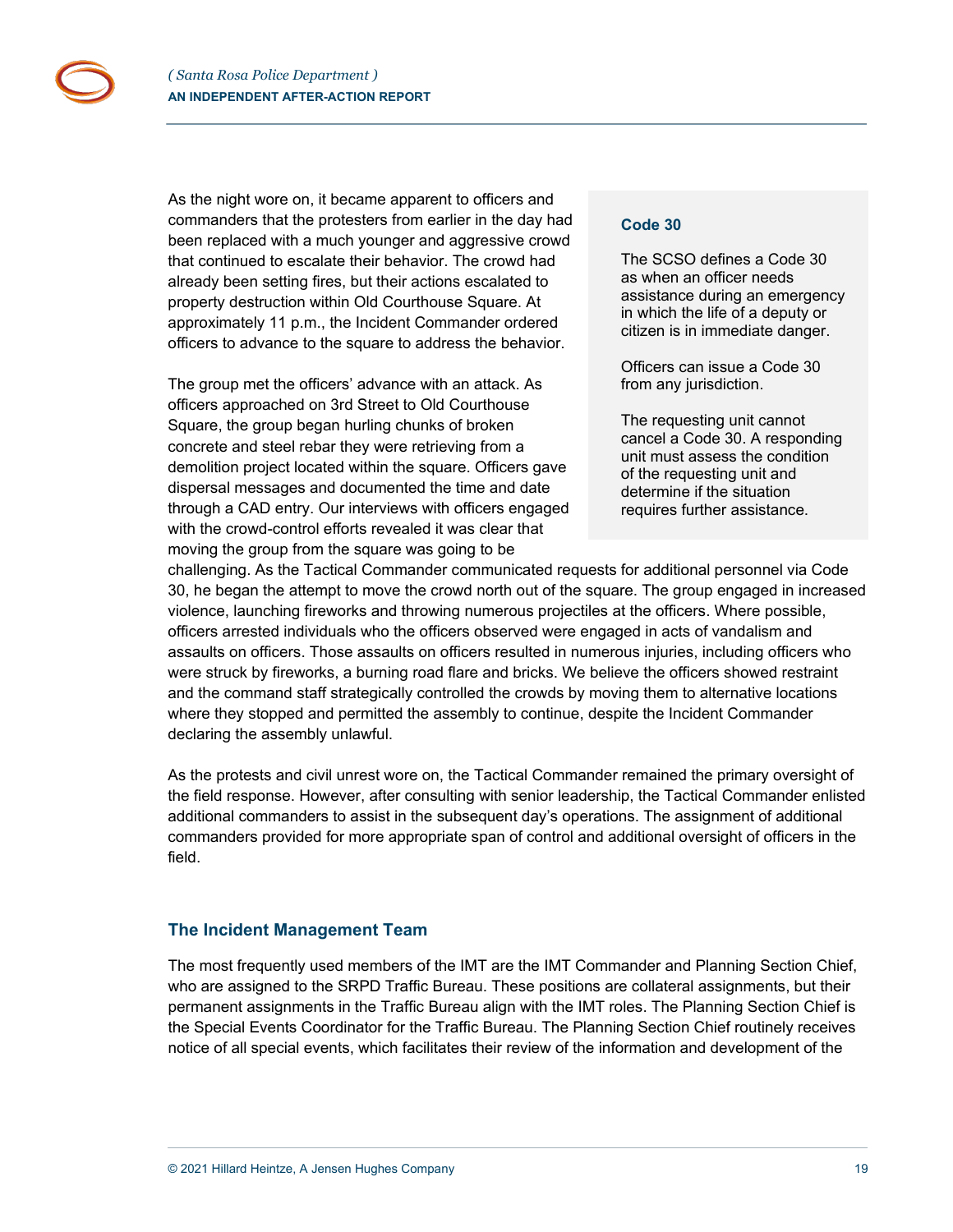PIR to disseminate to the command staff. Staff members who gather intelligence providing relevant information to the Planning Section Chief for review and dissemination.

The Planning Section Chief forwards the PIR to the IMT Commander for review. This process ensures the IMT Commander and Planning Section Chief remain engaged and informed of any events or incidents that may require the activation of the full IMT and the DOC. However, the Operations Section Chief is not routinely involved in operational aspects of events, and rather engages with the broader IMT only when the team is activated. Based on our review of the documents regarding IMT assignments and through interviews, we determined that the SRPD does not fully utilize the role of the Operations Section Chief, which is an integral and often pivotal position in any incident.

Our interviews revealed that during the protests, an operational relationship and dialogue quickly developed between the Incident Commander, who was a captain with extensive knowledge and experience in MFF training and tactics, and the Tactical Commander, who was a lieutenant with significant experience in managing law enforcement crises and emergencies. However, information about what these two individuals were doing did not follow the chain of command and designated structure, instead flowing directly between the Tactical Commander and the Incident Commander. ICS principles would normally require that communications should have flowed through the Operations Section Chief.

Our team learned that the rank structure, as well as the familiar working relationship between the Incident Commander and Tactical Commander, overshadowed the principles of the IMT structure. The Operations Section Chief for the incident was a patrol sergeant who served previously as a Planning Section Chief. The Incident Commander and Tactical Commander did not find it necessary to involve the Operations Section Chief in decision making, especially as this individual had less rank and tactical experience in the operational objectives, but this should have occurred under ICS principles.

During the protests and civil unrest, the role of the Planning Section Chief functioned as designated and in alignment with the SRPD's objectives. The Planning Section Chief was the liaison for intelligence from the field officers, officers embedded in the protest group and the social media monitoring group. Additionally, as the incident unfolded and information surfaced regarding the next planned protest, the Planning Section Chief facilitated the development of the next operational period's IAP. Because the SRPD's designated logistics section chief was not available during the first two days, these duties fell to the Planning Section Chief. This absence further demonstrates the need for the Department to have a more robust command structure to rely upon. With the level of ICS demonstrated across the Department operations, having more command staff would enable leadership to provide opportunities for training and experience for additional officers, ensuring that respective section chiefs can focus on their duties only.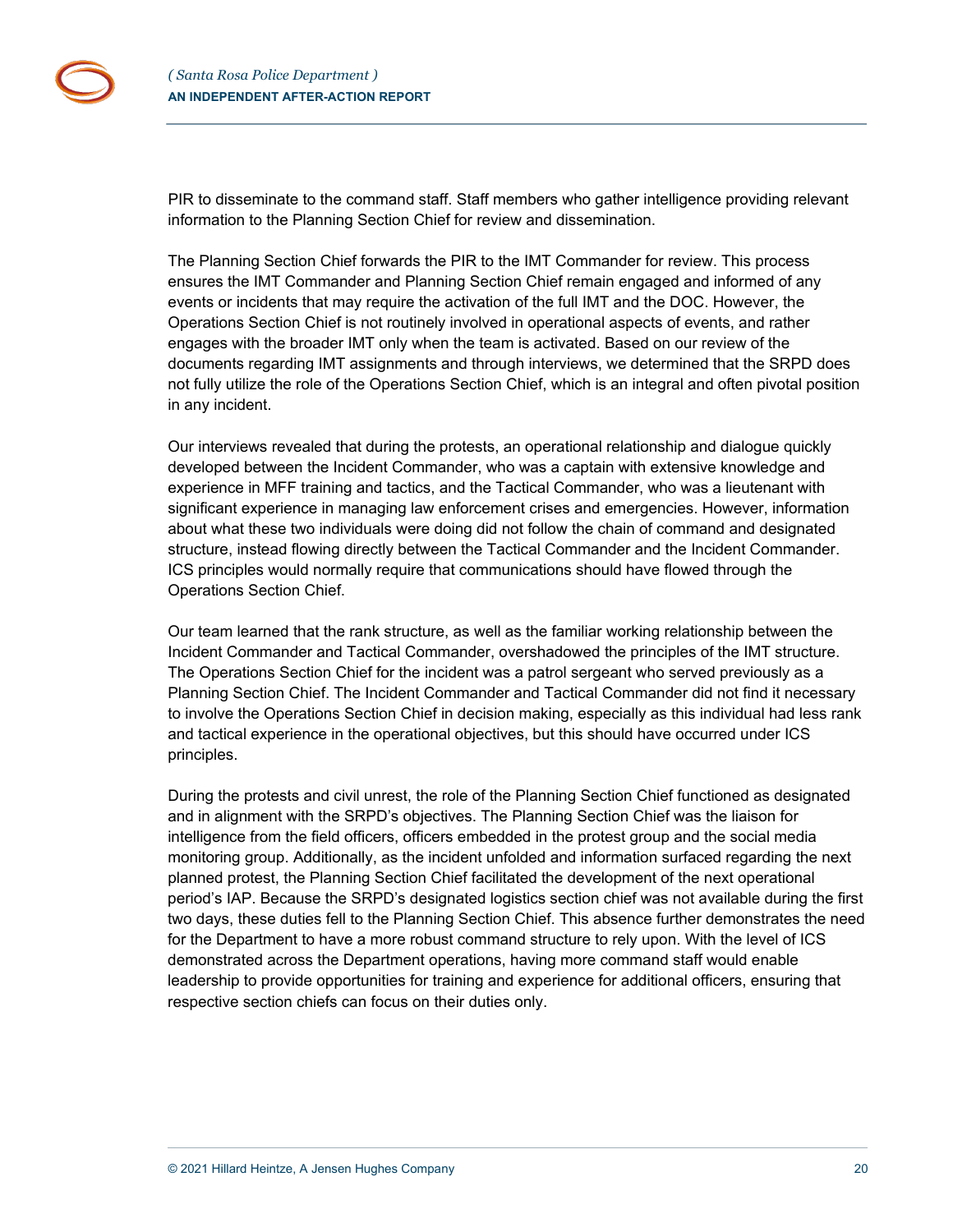

### <span id="page-20-0"></span>**Field Response and Tactics**

Command and control<sup>[2](#page-20-1)</sup> and span of control<sup>[3](#page-20-2)</sup> were significant challenges during the protests and civil unrest. The Tactical Commander had oversight of the contingent, which included three squads of 27 officers each. These squads were comprised of SWAT and MFF officers and a sergeant or squad leader. Each squad also included a grenadier, who is the specially trained officer responsible for release of a chemical agent and less-lethal munitions.

On each day of the protests, as the crowd responded to the officers' efforts to move them, individuals would retreat quickly from a current location to another, and then continue their efforts to damage property and throw projectiles at officers. In one instance, an individual removed the metal disc that covers the trash receptacles in the square and readied to fling it like a frisbee at officers, but SRPD officers used less-lethal munitions to stop the individual from throwing the disc. Situations such as these prompted the SRPD to authorize the deployment of less-lethal munitions to protect officers from serious injury or death. Officers attempted to guide and contain the crowd's movement, but the large group continued to move in what appeared to the officers we interviewed to be an organized and choreographed manner.

As officers attempted to move the crowd, it became clear to the Tactical Commander that the urban setting with clearly established city blocks required him to spread the officers into smaller groups that could address the peripheral locations as members of the crowd attempted to circle back behind the officers to return to the square. The practice of preventing protestors from circling back to the initial protest areas, while still allowing egress away from the protest area (the square), is consistent with recognized and accepted crowd control practices. As the larger officer contingent was divided, coupled with the chaotic nature of the group, the integrity of the squads began to degrade. Specifically, officers assigned to a squad were mixed in with other squads as the group quickly moved. Officers struggled to move with the group. In some cases, the grenadiers assigned to perform less-lethal munition deployment for a specific squad were shifted to other areas where clear support was needed to protect officers from flying debris and projectiles. This created situations in which a squad leader was unaware of the addition of these grenadiers to their area of oversight, making it virtually impossible for the Tactical Commander to maintain oversight.

<span id="page-20-1"></span><sup>&</sup>lt;sup>2</sup> Command and control is a "set of organizational and technical attributes and processes ... [that] employs human, physical, and information resources to solve problems and accomplish missions" to achieve the goals. Vassiliou, Alberts, and Agre, *C2 Re-envisioned: The Future of Enterprise*, 2015

<span id="page-20-2"></span> $3$  Span of control is the number of individuals for which a supervisor is responsible. It is usually expressed as the ratio of supervisors to individuals. *National Incident Management System, Third Edition, October 2017.*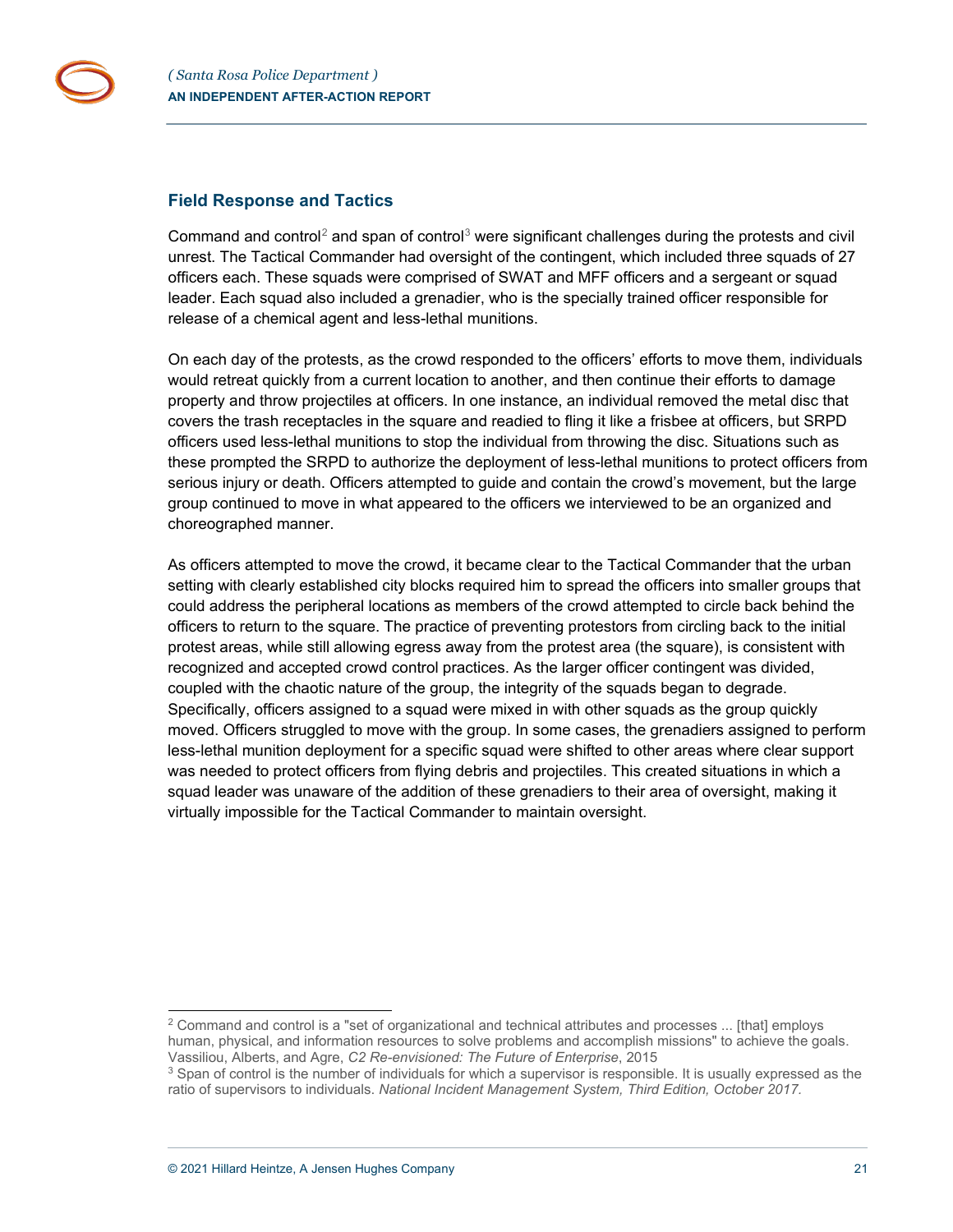Due to the number of grenadiers and the munitions deployed over the consecutive protests and civil unrest, resources quickly depleted. The urgency of replenishing the depleted supply out to the field resulted in a diminished level of oversight and accountability. In contrast to SRPD policy, whereby only the training sergeant can issue munitions, multiple officers were engaged in handling and accounting for munitions. The SRPD drafted the policy with good intentions; however, the policy lacked the contingency measures that the sustained protests and civil unrest required. As the squad integrity degraded, the ability to effectively and efficiently assign squads to tasks in support of the broader mission was compromised. Further, the oversight of any single officer proved difficult.

# <span id="page-21-0"></span>**Analysis of the SRPD's Overall Actions**

Based on our assessment, the SRPD and assisting agencies exhibited considerable restraint during the seven consecutive days of civil unrest as they faced violent crowds. No lethal force encounter occurred. With each day, a new operational period commenced, and commanders eventually applied information and experience from the previous days with intelligence reporting to guide the ongoing operational response.

The SRPD's focus remained on respecting the group's First Amendment Rights by ensuring a safe environment existed for that peaceful activity to take place. During the period of protests, SRPD command staff experienced some positive interaction with members of the protest groups. The SRPD chief met with a large group in Old Courthouse Square to "take a knee" in solidarity with the group. In another instance, an MFF supervisor approached a protest group leader to ask him to move his group back so the officers could cross the square without confrontation, which he obliged. These isolated interactions occurred during the afternoon. Additional communication proved extremely challenging as a violent response to law enforcement personnel persisted in the evenings from one day to the next. What began as more peaceful afternoon protests escalated each night into activities including blocking roadways and harassing motorists. Individuals surrounded a bus; spray painted cars, buildings and streets; broke windows; and looted local businesses. Each night culminated in violent encounters focused on law enforcement personnel.

The overall safety of the protestors and the community at large remained a key focus of the SRPD. In fact, we learned that the officers routinely interacted with businesses and took decisive measures to prevent the groups from entering residential areas to commit vandalism and other crimes. Further, officers met with and, at times, arrested individuals armed with weapons who approached a protest group, including a white man who marched toward the crowd with a shotgun on his shoulder. $^{\text{4}}$  $^{\text{4}}$  $^{\text{4}}$  As previously noted, the SRPD did not clearly develop rules of engagement in the early stage of the protests and civil unrest, but the Department revised them for the later stage to allow for a rapid response to sideshow activity and mass arrests for curfew violations.

<span id="page-21-1"></span><sup>4</sup> California Penal Code 25850 prohibits a person from openly carrying a loaded firearm in a public place or on a public street.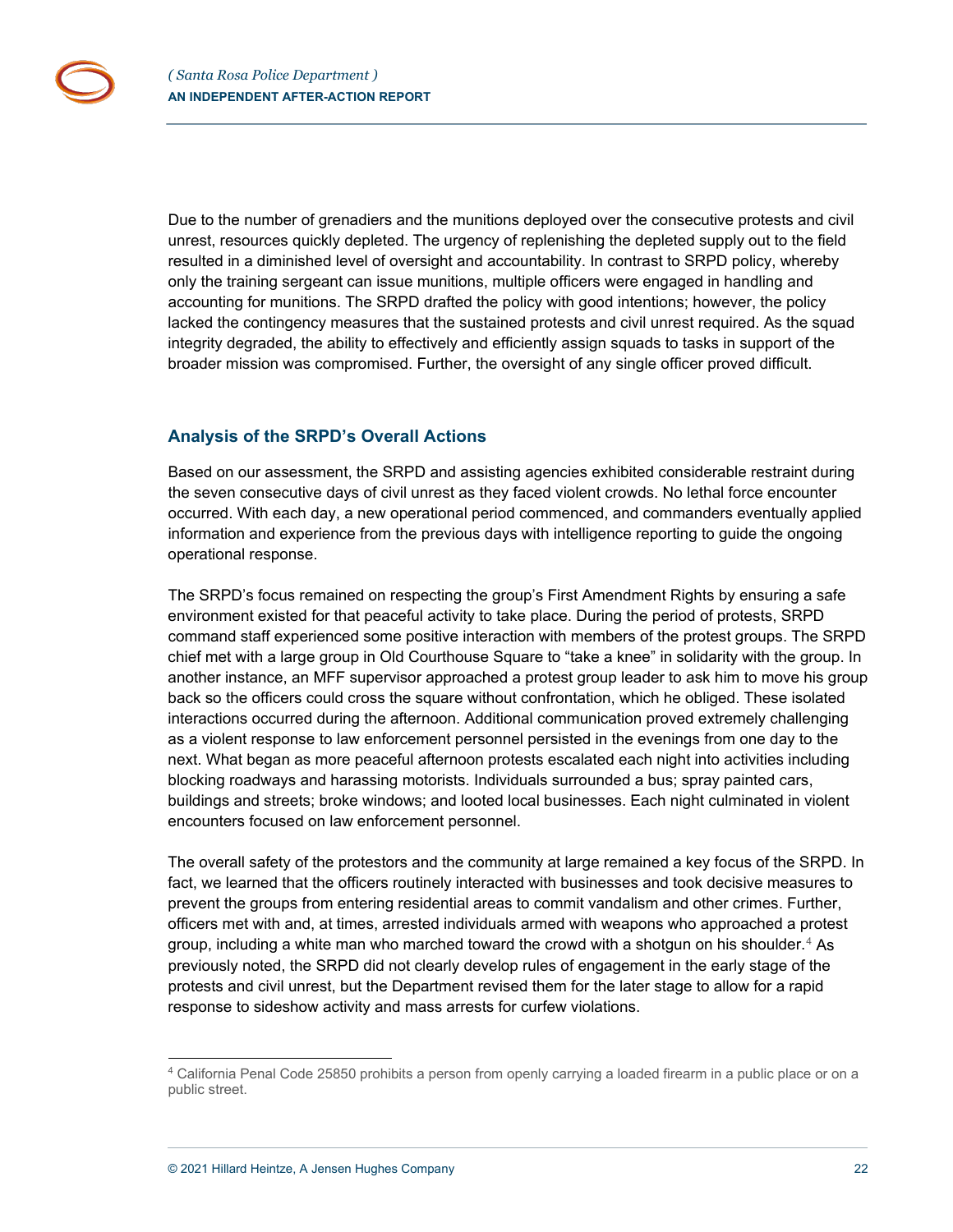On the fourth night of protests, the Incident Commander ordered SRPD officers to arrest a large group of individuals after officers gave proper and lawful dispersal orders that the individuals were participating in what had become an unlawful assembly. [5](#page-22-0) The mass arrest plan had not been sufficiently reviewed and maintained by the SRPD, and the Department had some internal struggles when facilitating the plan. Ultimately the SRPD designated the arrest processes and responsibilities, and the arrestees were processed accordingly. During our interviews with commanders, they identified this as an issue that they have focused on correcting.

Although the protests continued with some degree of frequency after June 5, we focused on the period from May 30 through June 5. During this time, numerous officers suffered injuries attributed to the protest and civil unrest, as detailed below.

| <b>Type of Injury</b>                     | <b>Number of Officers Injured</b> |
|-------------------------------------------|-----------------------------------|
| Struck by rocks and bricks                |                                   |
| Struck by bottles                         |                                   |
| Struck in the head by a CS canister       |                                   |
| Struck by a flare                         |                                   |
| Struck by fireworks                       | 6                                 |
| Officer's hearing impacted by a megaphone |                                   |

The following table details filed complaints citizens attributed to the protest and civil unrest. Although the protest focused primarily on law enforcement personnel and much of the violent acts were directed at officers, it is reasonable to assume that many individuals would be inclined to voice or file complaints based on their interactions. However, as indicated below, relatively few complaints were filed.

| Nature of Complaints                                                  | <b>Number of Complaints</b> |
|-----------------------------------------------------------------------|-----------------------------|
| Excessive force by impact weapons                                     | 6                           |
| Traffic stops or illegal detention                                    |                             |
| Tear gas exposure against protestors who stated they<br>were peaceful |                             |

<span id="page-22-0"></span><sup>5</sup> Per California Penal Code Section 403.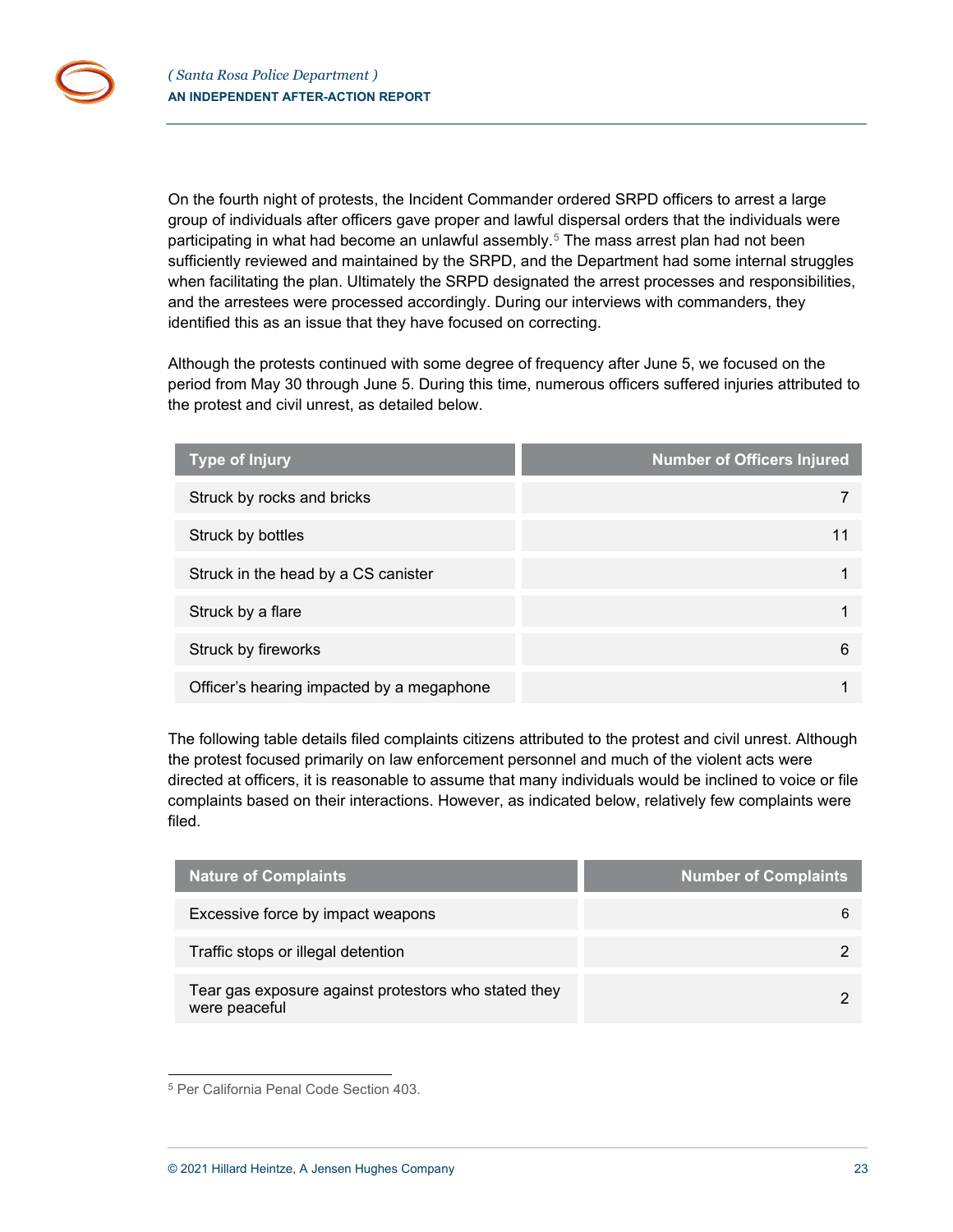

### <span id="page-23-0"></span>**Mutual Aid Coordination and Response**

The SRPD contacted the SCSO and CHP prior to the initial protest, and these agencies designated officers to assist. The SRPD has formal mutual aid agreements in place. An agreement with the SCSO was signed on March 2, 2016, although the terms of the agreement were designated from July 1, 2015 through June 20, 2017. The SRPD is currently negotiating a new mutual aid agreement with the SCSO. An agreement with the CHP was signed February 9, 2018 and does not include an expiration date.

Although the CHP command staff was represented in the DOC, the SCSO's command staff was not, which limited the ability of the IMT to receive comprehensive information when developing operational strategies. Additionally, and more problematic, a consistent, interoperable radio channel was not available for officers from all agencies to communicate with one another.

As the situation escalated, specifically on May 30, the SRPD called a Code 30 to augment the existing mutual aid agreements, and officers from surrounding law enforcement agencies responded. The SRPD established an informal staging location was established at Old Courthouse Square, where officers and their respective supervisors were provided a high-level briefing and then assigned to support the broader initiative of moving and containing the crowd.

The requests for assistance yielded officers from within the county and surrounding counties. To accommodate the radio communication challenges and ensure consistency in operations, these officers were assigned to work with an SRPD squad. This close contact facilitated a more seamless integration of outside agency resources.

After examining the Code 30 requests, we determined that the process was facilitated through a manual process of phone calls. IMT members informally divided up the list of agencies to be contacted and began making calls, requesting assistance and providing a high-level overview. Regarding the possibility of an automated process or the issuance of a standardized emergency communication message via California Law Enforcement Telecommunications System (CLETS) to the other agencies, we were informed that due to the sense of urgency, the SRPD believed such an electronic message may not receive the appropriate level of attention. We agree that given the urgency, the decision and rationale was reasonable. However, we note that a formal request, such as through a CLETS message, provides important documentation that an official request was made, who was contacted and who responded to the call for assistance.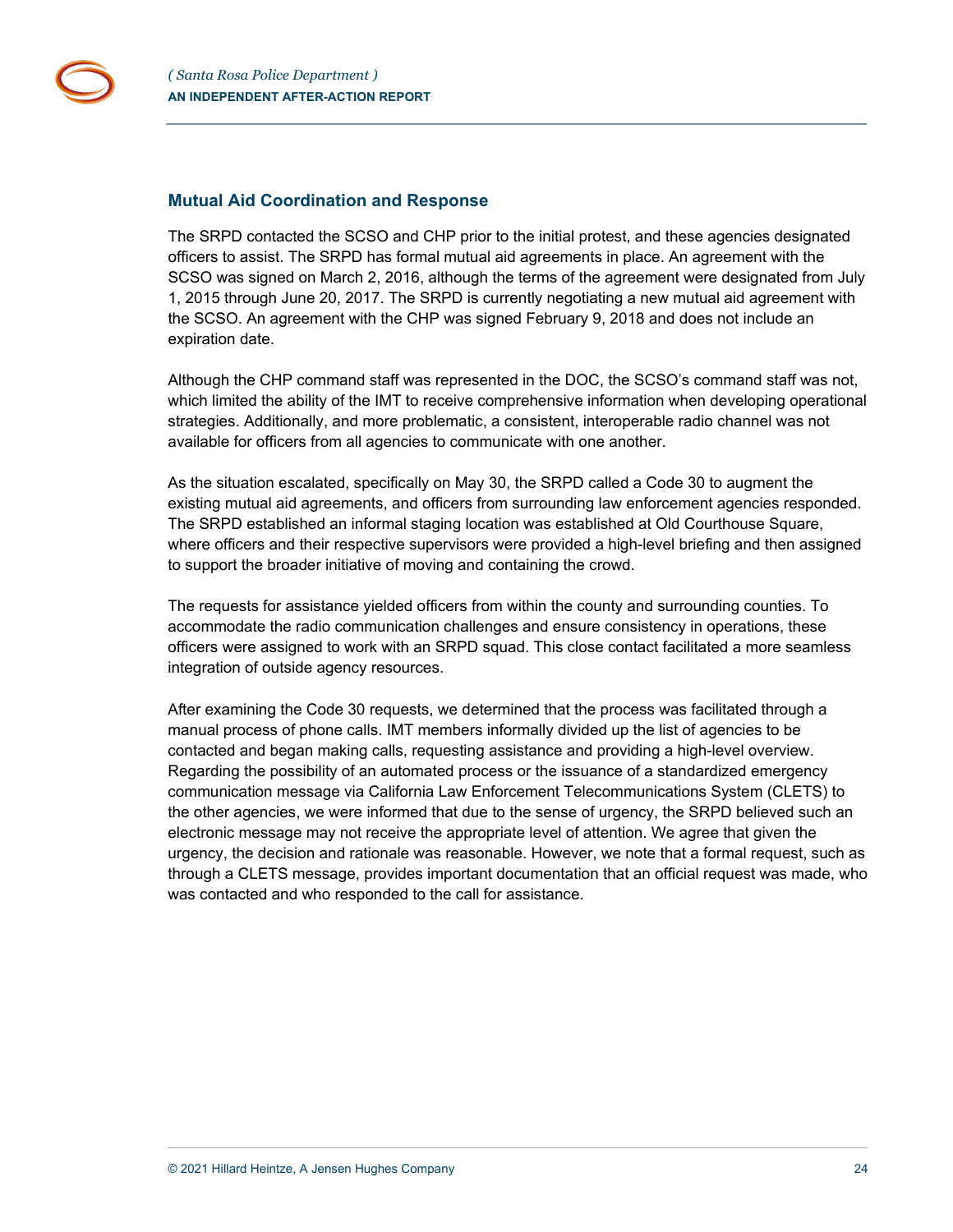

### <span id="page-24-0"></span>**Coordination with Other City-Led Departments**

The sideshow activity consisting of reckless operation of vehicles in and around Old Courthouse Square was not only dangerous and unlawful, but it incited the crowd. To thwart that sideshow behavior, the City of Santa Rosa Transportation and Public Works Department provided barricades to block city streets and prevent vehicles from entering Old Courthouse Square and the roadways immediately surrounding it. These barricades were constructed of large plastic jersey barriers filled with water for increased weight.



After these devices were set in place, individuals simply poked and cut holes in them, draining the water before moving them out of the way. The SRPD quickly assessed this vulnerability and contacted a local contractor for

*Plastic Water-Filled Jersey Barrier*

concrete jersey barriers. This process demonstrates the value of quick strategic thinking and the use of the IMT; the need in the field was communicated to the Incident Commander, who delegated execution of the request to the Logistics Chief.

An open and continuous dialogue between city officials can enhance the response to situations like that in late May and early June, as well as help ensure all available resources are considered and made available when appropriate. The City of Santa Rosa, SRPD leaders and their respective Press Information or Public Communications personnel must ensure that the messages put out to residents is coordinated while still allowing each entity to manage the key messages and information the public needs to receive in real time. Interviews with key staff members confirmed that city officials felt that they were provided enough information from the SRPD to ensure the response was coordinated with the city and to communicate appropriate messages to community members regarding the ongoing situation.

## <span id="page-24-1"></span>**Application of National and Statewide Best Practices**

Since 9/11, most first responders have received training on emergency response and continue to train on the ICS. At its core, ICS provides an organizational framework for the efficient and effective command, control and coordination of an emergency response for first responders. Paramount to the ICS concept is the implementation of a dedicated command post and incident commander to provide the centralized command of resources and decisions. In complex or large incidents involving multiple agencies with jurisdictional response, a unified command is needed to ensure key players work together to identify and achieve objectives through collaborative strategies.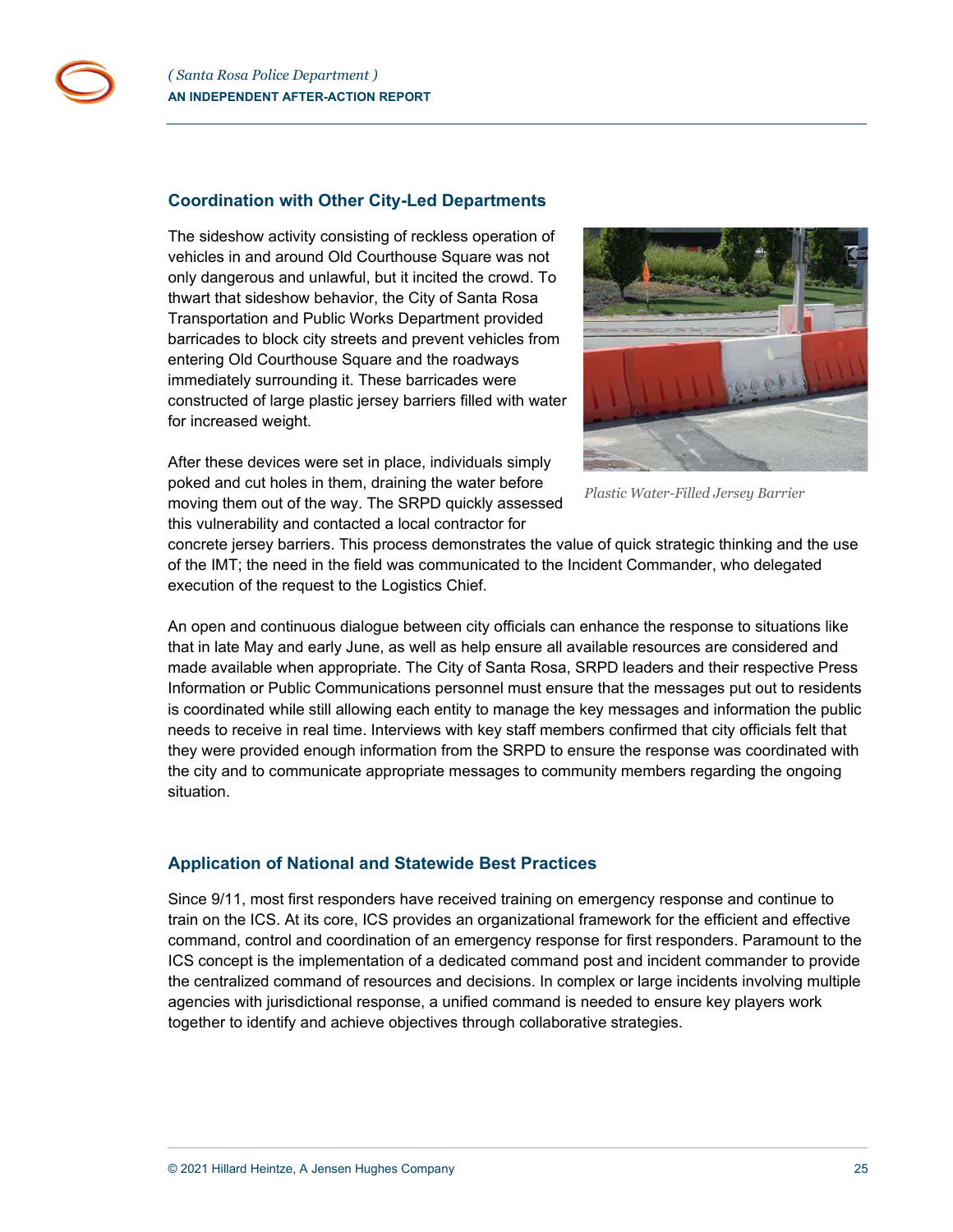The principles of ICS are important in the review of the incidents in Santa Rosa because large crowd management is challenging, and crowds can be adaptive. A well-structured command that includes a dedicated incident commander and centralized command post with representatives from assisting agencies and other decisionmakers can significantly enhance the agencies' ability to monitor the situation and engage in face-to-face discussions regarding strategies to support the operation. Our assessment revealed the SRPD excels in embracing the concepts and principles of ICS. It uses the ICS for routine police operations to ensure all the Department personnel are exposed to the process to gain familiarization, competence and confidence to ensure a seamless operation in emergency response or large-scale incidents. To ensure consistent operations and increase officers' familiarity, the SRPD incorporates ICS forms into as many of its operations as applicable. For example, the SRPD uses ICS forms to document IAPs and associated activities, such as the ICS 205 for the radio communications plan. Public safety agencies' adherence to ICS in response to emergencies has become a widely recognized expectation. However, the SRPD's level of effective ICS integration into its operations far exceeds that of other agencies.

Similarly, the SRPD has a designated process for the activation of the DOC, assembly of the IMT and management of an emergency or incident. The SRPD used its training room to serve as the DOC, and although it was not specifically arranged to function in this manner, the Department developed a process for the transition and provided the appropriate personnel and resources to ready the room in a relatively short timeframe. The SRPD has since renovated the space to create an impressive, fully functional, standalone DOC. During our site visit, the SRPD was staffing the DOC to manage its response to the wildfires that had prompted the evacuation of a portion of the city just prior to our arrival. The designation and preparedness plan for the activation of a DOC or Emergency Operations Center (EOC), as the Department also refers to it, is a best practice for law enforcement agencies.

For decades, law enforcement agencies in the U.S. have trained and equipped their officers for riot control. By 2000, leading agencies began developing Mobile Field Force (MFF) teams, which are specially trained units capable of more precise and strategic responses to crowd control issues. However, some smaller agencies do not have the resources to assemble such a team and other agencies may have started the initiative but because civil unrest occurs infrequently in their jurisdiction, they discontinued training or entered into agreements with larger agencies to provide the service when necessary. The SRPD created its MFF in 2013 in response to protests occurring that year.

Although law enforcement agencies do not necessarily need to have a separate crowd-control policy, it is a best practice is to promulgate a policy or policies that clearly establish the department's respect for protecting citizen's First Amendment Rights to Free Speech and Peaceful Assembly. The SRPD does not include such a statement in any of its policies.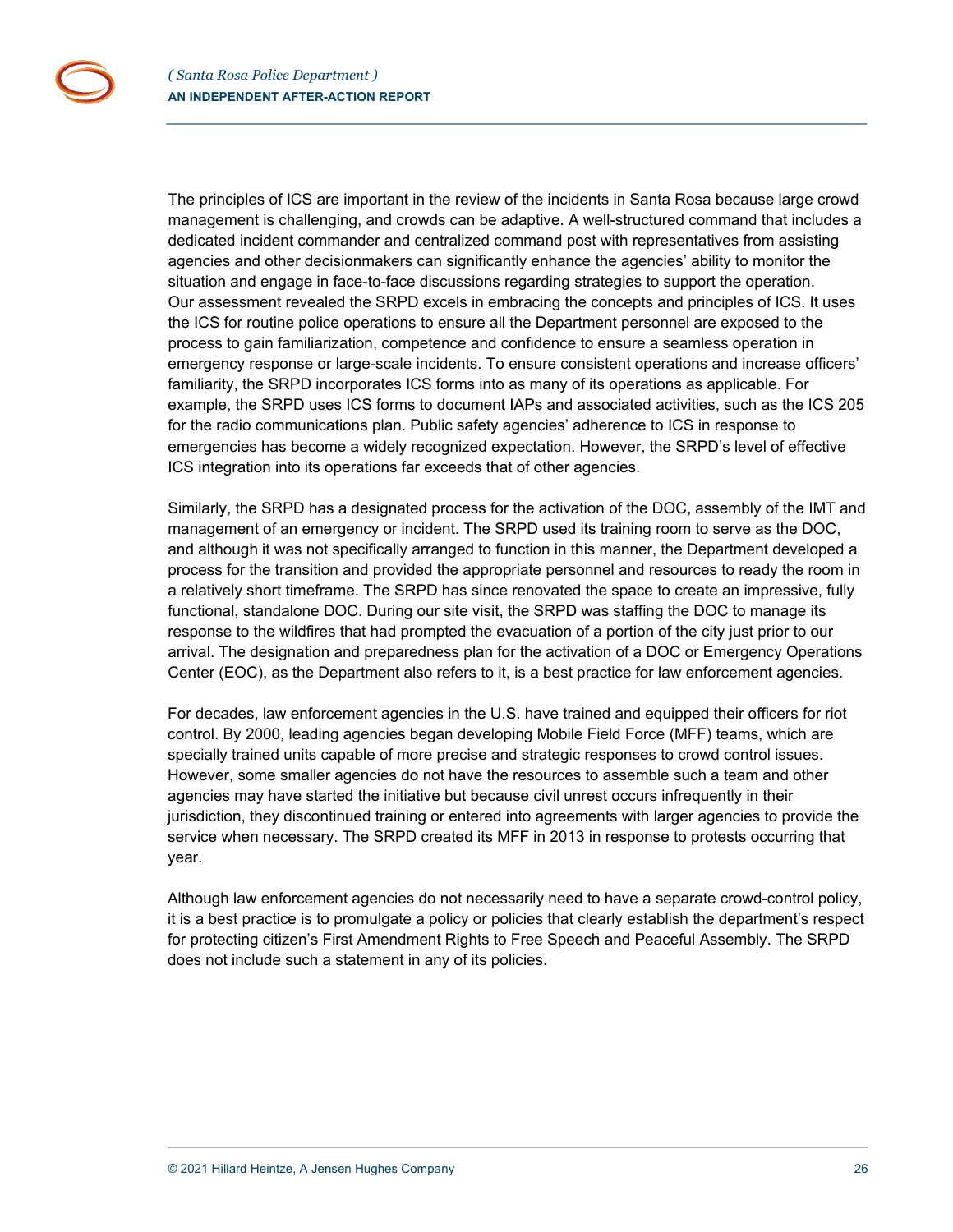The SRPD, like other agencies in Sonoma County, has maintained a robust MFF team and training regimen. SRPD Policy 409 establishes the guidelines for the administration, training and operation of the MFF team. This policy describes deployment protocols, the duties and responsibilities of all personnel assigned to the MFF – ranging from the Incident Commander to a line officer – and training requirements. Although the MFF team is infrequently used, SRPD leadership has maintained a dedicated focus on ensuring the team's preparedness for any potential civil unrest issues. Although we learned from SRPD officers that the level of unrest and violence far exceeded their past experiences, they had a ready and trained team to step forward with confidence to respond to the civil unrest. The formation and continued focus on structured and recurrent training of the MFF team is a best practice.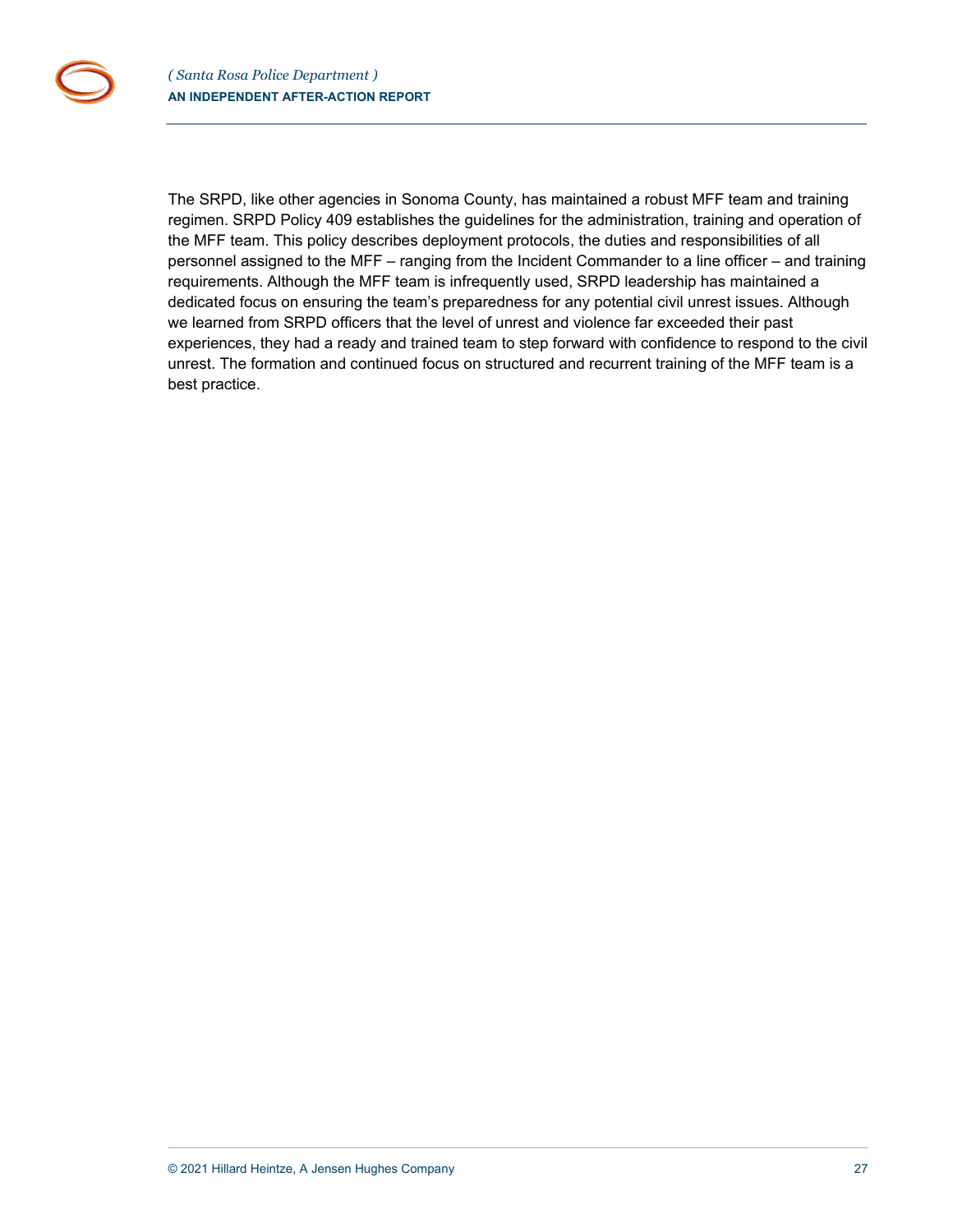# <span id="page-27-0"></span>*Recommendations*

r п

| Rec.  | <b>Recommendation</b>                                                                                                                                                                                                                                                                                                                                 |
|-------|-------------------------------------------------------------------------------------------------------------------------------------------------------------------------------------------------------------------------------------------------------------------------------------------------------------------------------------------------------|
| 1.1   | Revise Policy 308, Control Devices and Techniques to state that the training sergeant<br>or their designee is responsible for inventory control and the issuance of less-lethal<br>munitions to ensure accountability for these weapons.                                                                                                              |
| $1.2$ | Revise Policy 308, Control Devices and Techniques to include a complete description<br>and procedures surrounding the use of all less-lethal and impact devices available for<br>use by trained officers.                                                                                                                                             |
| 1.3   | Revise Policy 409, Mobile Field Force to clarify the Department's focus on preserving<br>First Amendment rights and crowd-control management or create a separate policy to<br>address these critical areas.                                                                                                                                          |
| 1.4   | Continue the Department's focus on adhering to ICS, including ensuring the SRPD has<br>a sufficient number of command level officers and providing the necessary training and<br>experience to facilitate an effective and efficient performance of the IMT to maintain a<br>strong succession program amongst SRPD supervisors and command officers. |
| 1.5   | Ensure the agencies within the county continue to work to adopt an interoperability<br>radio communications plan that supports interagency communications during multiple-<br>agency responses.                                                                                                                                                       |
| 1.6   | Require that any transfer or replacement of IMT members during a major incident<br>includes the outgoing member providing a detailed situational awareness briefing to<br>the incoming member. Ensuring such an after-action debrief helps with operational<br>consistency and the sharing of pertinent information.                                  |
| 1.7   | When requesting assistance from other law enforcement agencies, follow phone calls<br>for assistance with radio broadcasts and an electronic computer message to the<br>recipients to describe the specific nature of the emergency and the resources<br>requested.                                                                                   |
| 1.8   | To enhance the DOC operations, install a duplicate computer-aided dispatch (CAD)<br>workstation, rather than a portable workstation, for the tactical dispatchers to use<br>during activations. This would streamline the communications and tactical dispatcher<br>processes.                                                                        |
| 1.9   | When the DOC is activated, ensure only authorized or assigned personnel are<br>permitted entry. Restricting access can limit distractions, excessive noise and offline<br>conversations.                                                                                                                                                              |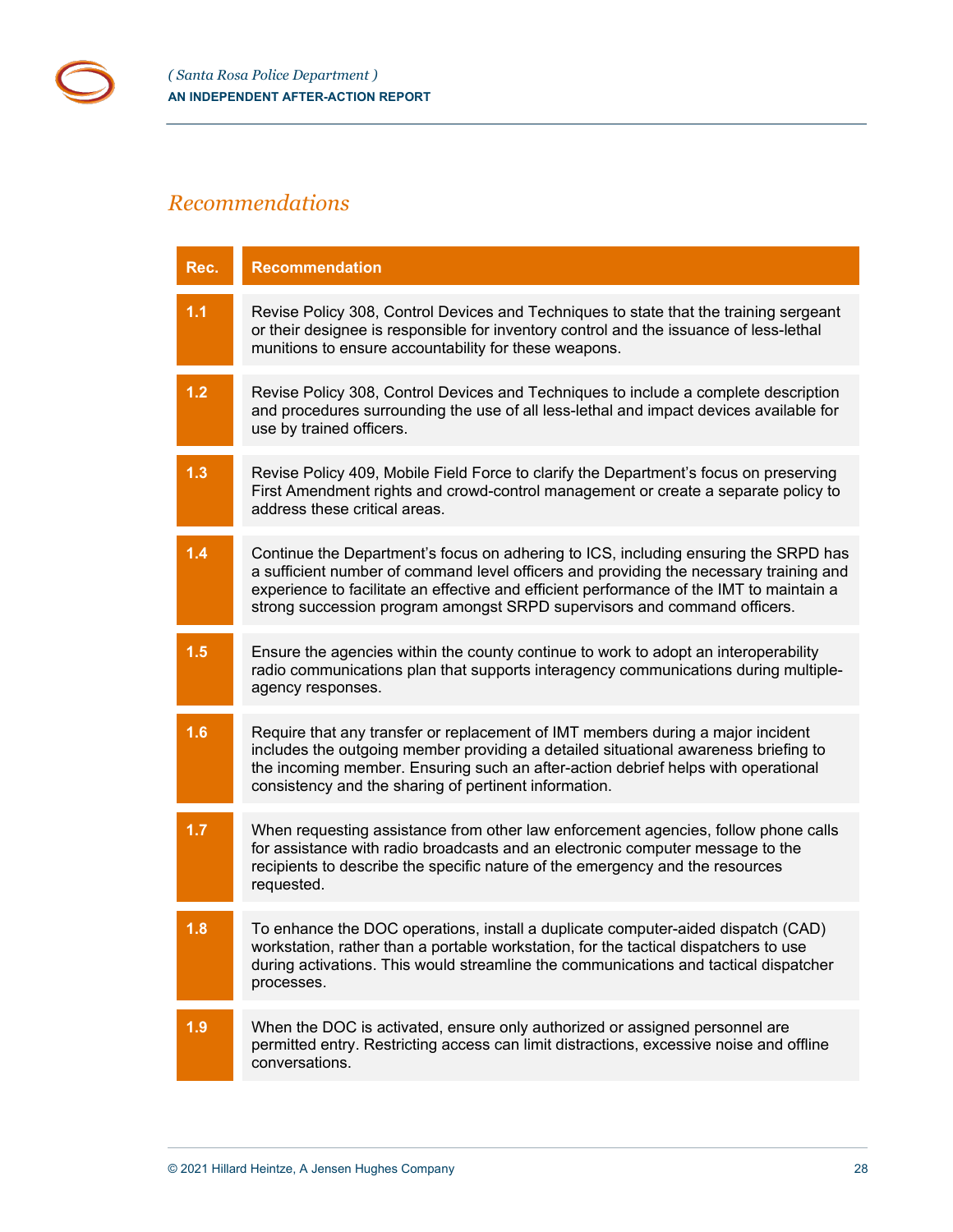| 1.10 | Develop a process to audit and update the point of contact for each business in the city<br>to contact and inform them of emergencies when necessary.                                                                                                                                                                                                                 |
|------|-----------------------------------------------------------------------------------------------------------------------------------------------------------------------------------------------------------------------------------------------------------------------------------------------------------------------------------------------------------------------|
|      |                                                                                                                                                                                                                                                                                                                                                                       |
| 1.11 | Ensure the mass arrest policy and resources are maintained and the protocol is<br>reviewed and practiced. This would help to ensure competency, effectiveness and<br>timeliness when processing individuals in any mass arrest situation.                                                                                                                             |
|      |                                                                                                                                                                                                                                                                                                                                                                       |
| 1.12 | Create formal, written operational protocols to guide the SRPD's and City of Santa<br>Rosa's public information officers as they make collective determinations to share<br>information with the public, as well as when it is appropriate for each to communicate<br>messages to the public in real time to meet operational demands or keep the public<br>informed. |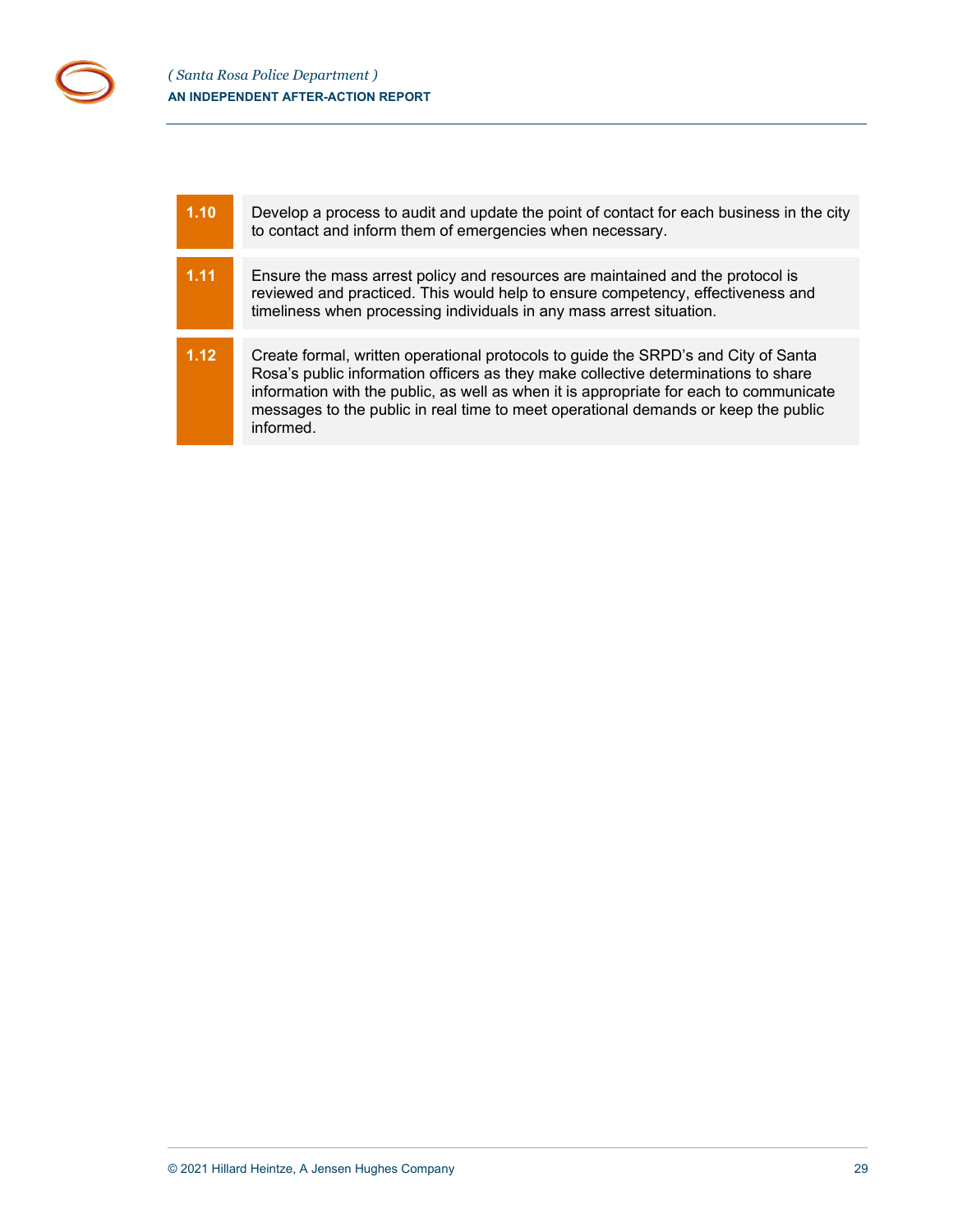# <span id="page-29-0"></span>*Appendix: Timeline of Events*

| <b>Time</b>  | <b>Event</b>                                                                                                                                 |
|--------------|----------------------------------------------------------------------------------------------------------------------------------------------|
| May 25, 2020 |                                                                                                                                              |
| N/A          | Minneapolis Police Department officers kill George Floyd while he is in their custody                                                        |
| May 26, 2020 |                                                                                                                                              |
| N/A          | Santa Rosa Police Department (SRPD) intelligence analyst begins reviewing and<br>monitoring content related to George Floyd's death          |
| May 28, 2020 |                                                                                                                                              |
| N/A          | SRPD intelligence analyst discovers a planned protest at the Santa Rosa Old Courthouse<br>Square that is connected with George Floyd's death |
|              | The initial pre-incident report (PIR) with event details is developed                                                                        |
| May 30, 2020 |                                                                                                                                              |
| N/A          | SRPD command staff review the PIR and deploy Special Weapons and Tactics (SWAT)<br>and Mobile Field Force (MFF) teams                        |
| 12:56 p.m.   | Protest begins in Old Courthouse Square with approximately 50 people, increasing to<br>approximately 350 in next 30 minutes                  |
|              | Crowd members chant, "Black lives matter"                                                                                                    |
| 1:53 p.m.    | Large group of protestors march north on Mendocino Avenue                                                                                    |
| 2:38 p.m.    | Large group protest group arrives at Sonoma County Sheriffs' Office station                                                                  |
| 5:26 p.m.    | Protest group pulls down metal barriers at Sheriff's Office station                                                                          |
| 6:14 p.m.    | Protestors march to and enter 101 Freeway at Steele Lane, stopping traffic, and remained<br>there for approximately 15 minutes               |
| 6:41 p.m.    | The SRPD receives report of individuals pulling a woman out of a car                                                                         |
| 7:35 p.m.    | Individual spray paints a car                                                                                                                |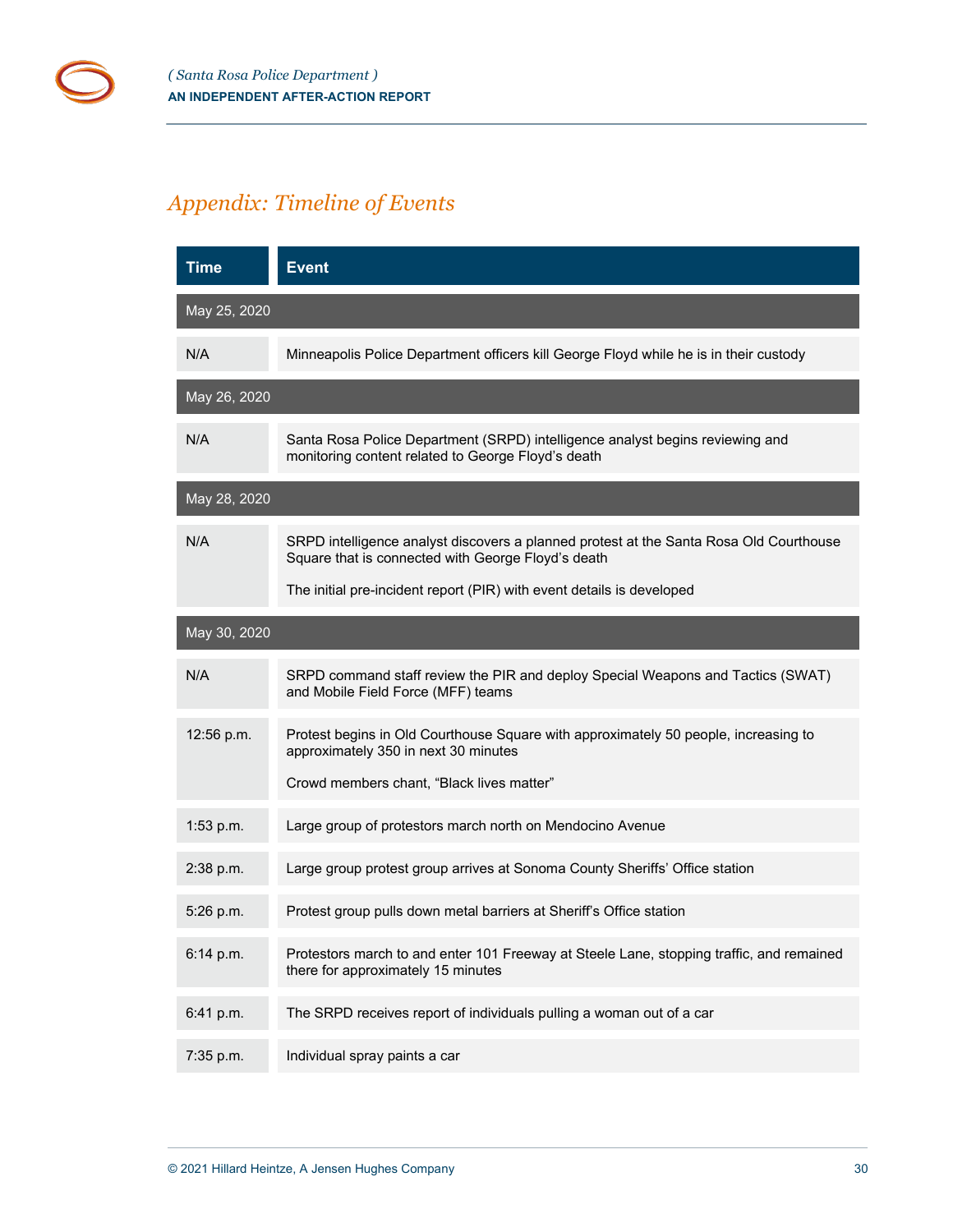| <b>Time</b>  | <b>Event</b>                                                                                                                                                                                                                                                 |
|--------------|--------------------------------------------------------------------------------------------------------------------------------------------------------------------------------------------------------------------------------------------------------------|
| 7:45 p.m.    | Red truck reportedly drives through the square, which individuals in the protest chase                                                                                                                                                                       |
| 7:52 p.m.    | Individuals set flags on fire in front of La Rosa Restaurant<br>Restaurant occupants are afraid to leave                                                                                                                                                     |
|              |                                                                                                                                                                                                                                                              |
| 8:30 p.m.    | Individuals arrive at the SRPD's station and spray paint sign                                                                                                                                                                                                |
| 9:09 p.m.    | While on Highway 101, individuals in the protest throw bottles at officers.                                                                                                                                                                                  |
| 9:37 p.m.    | California Highway Patrol (CHP) officers give first dispersal order                                                                                                                                                                                          |
| 9:39 p.m.    | First chemical agent released to remove protest group from the freeway                                                                                                                                                                                       |
| 10:15 p.m.   | Individuals break windows at Santa Rosa Mall                                                                                                                                                                                                                 |
| 10:30 p.m.   | Chemical agent released at Santa Rosa Mall to disperse crowd                                                                                                                                                                                                 |
| 11:12 p.m.   | SRPD personnel request a Code 30 for assistance                                                                                                                                                                                                              |
| 11:30 p.m.   | SRPD personnel make four arrests, the first of the incident                                                                                                                                                                                                  |
|              | Individuals march and run through the city                                                                                                                                                                                                                   |
|              | Some individuals break windows, paint buildings, cars and streets, launch fireworks and<br>projectiles at officers through early morning on May 31 when the crowd dissipated                                                                                 |
| 11:49 p.m.   | Chemical agent deployed at 5th Street and Mendocino Avenue                                                                                                                                                                                                   |
| May 31, 2020 |                                                                                                                                                                                                                                                              |
| 12:01 a.m.   | Chemical agent deployed at 400 block of Mendocino Avenue                                                                                                                                                                                                     |
| $12:45$ a.m. | Chemical agent deployed at 7th Street and Mendocino Avenue                                                                                                                                                                                                   |
| 1:11a.m.     | Individuals break windows at Café Mimosa                                                                                                                                                                                                                     |
| 12:37 p.m.   | Protest begins near Highway 101 and Highway 12 while groups move through city for the<br>next four hours; most of the crowd gathers at the Old Courthouse Square, while other<br>participants reportedly arrive and begin attempting to engage with officers |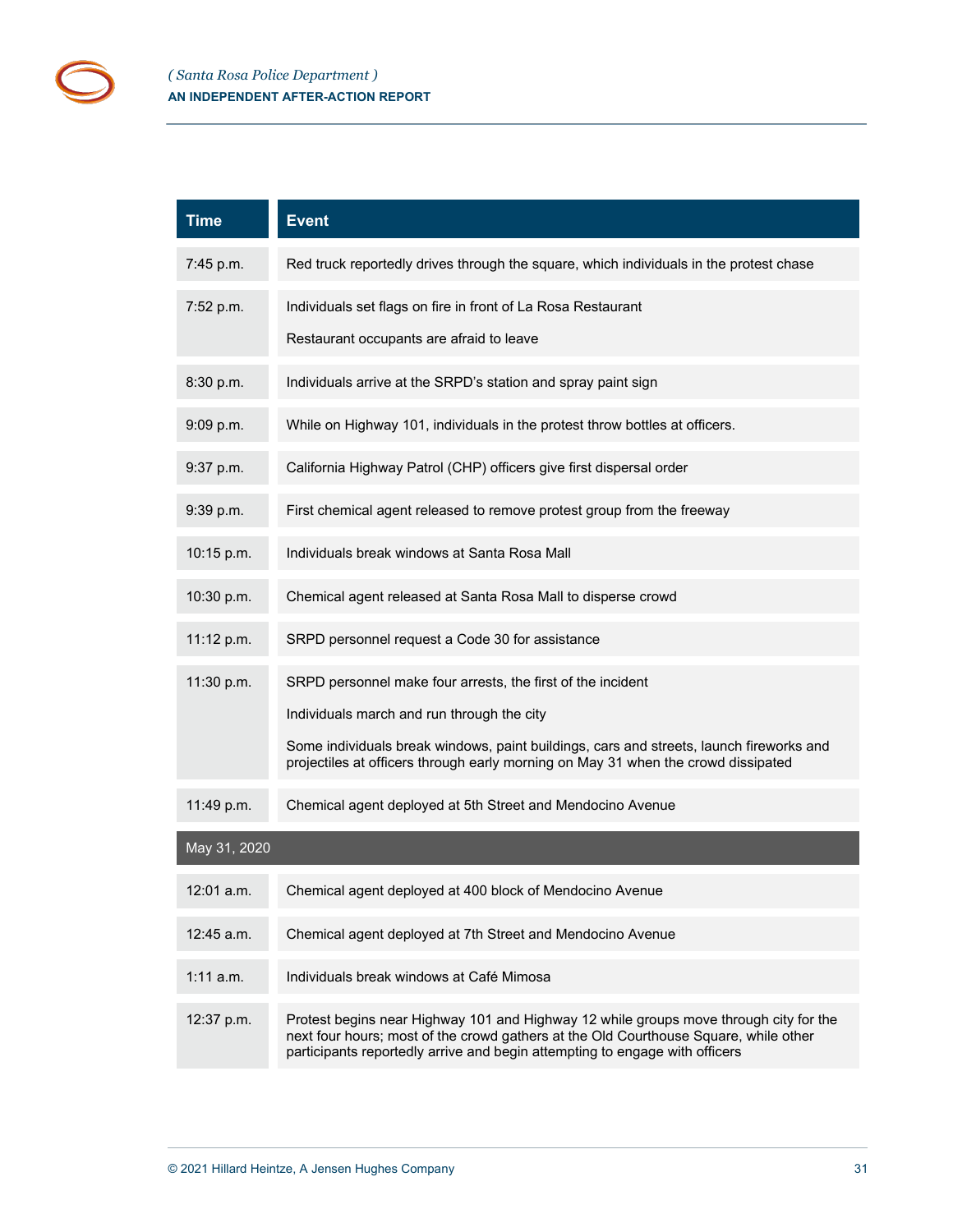| <b>Time</b>  | <b>Event</b>                                                                                                                                                                            |
|--------------|-----------------------------------------------------------------------------------------------------------------------------------------------------------------------------------------|
| 6:54 p.m.    | Individuals recklessly operate vehicles near Old Courthouse Square as part of "sideshow<br>activity" not necessarily affiliated with the protest                                        |
| $8:55$ p.m.  | Individuals in the crowd launch fireworks in Old Courthouse Square                                                                                                                      |
|              | Individuals continue to conduct vandalism in various locations and block intersections                                                                                                  |
|              | Some individuals surround a bus, while others are on building roofs                                                                                                                     |
| 9:05 p.m.    | Individuals in the crowd surrounded a bus at 3rd Street                                                                                                                                 |
| $9:54$ p.m.  | Individuals break into Forever 21 at Santa Rosa Mall, move to parking structure near<br>Highway 101 and begin throwing branches, bottles and stink bombs down on responding<br>officers |
| 11:07 p.m.   | 100 individuals reportedly begin looting the Forever 21 and break into other stores (e.g.,<br>Macy's)                                                                                   |
| 11:44 p.m.   | Smoke deployed to move crowd back from officers and gives dispersal orders                                                                                                              |
| 11:58 p.m.   | Chemical agent deployed at 4th Street and Mendocino Avenue and request a Code 30                                                                                                        |
|              | Individuals continue vandalizing, looting and launching projectiles are officers for about<br>three hours until the crowd dissipates                                                    |
| June 1, 2020 |                                                                                                                                                                                         |
| $12:10$ a.m. | Chemical agent deployed at Gold's Gym                                                                                                                                                   |
| $12:20$ a.m. | Individuals break windows on 7th Street and Mendocino Avenue                                                                                                                            |
| $12:54$ a.m. | Individuals throw rocks at officers                                                                                                                                                     |
| 2:08 a.m.    | Mall security personnel report individuals returned to attempt to re-enter vandalized stores<br>(e.g., Forever 21)                                                                      |
| 12:00 p.m.   | Protest starts at Old Courthouse Square (e.g., marching, blocking intersections, jumping<br>on cars)                                                                                    |
| 5:15 p.m.    | Individuals on Highway 101 stop traffic, and some begin throwing projectiles at officers                                                                                                |
| 5:59 p.m.    | Individuals throw glass bottles and rocks                                                                                                                                               |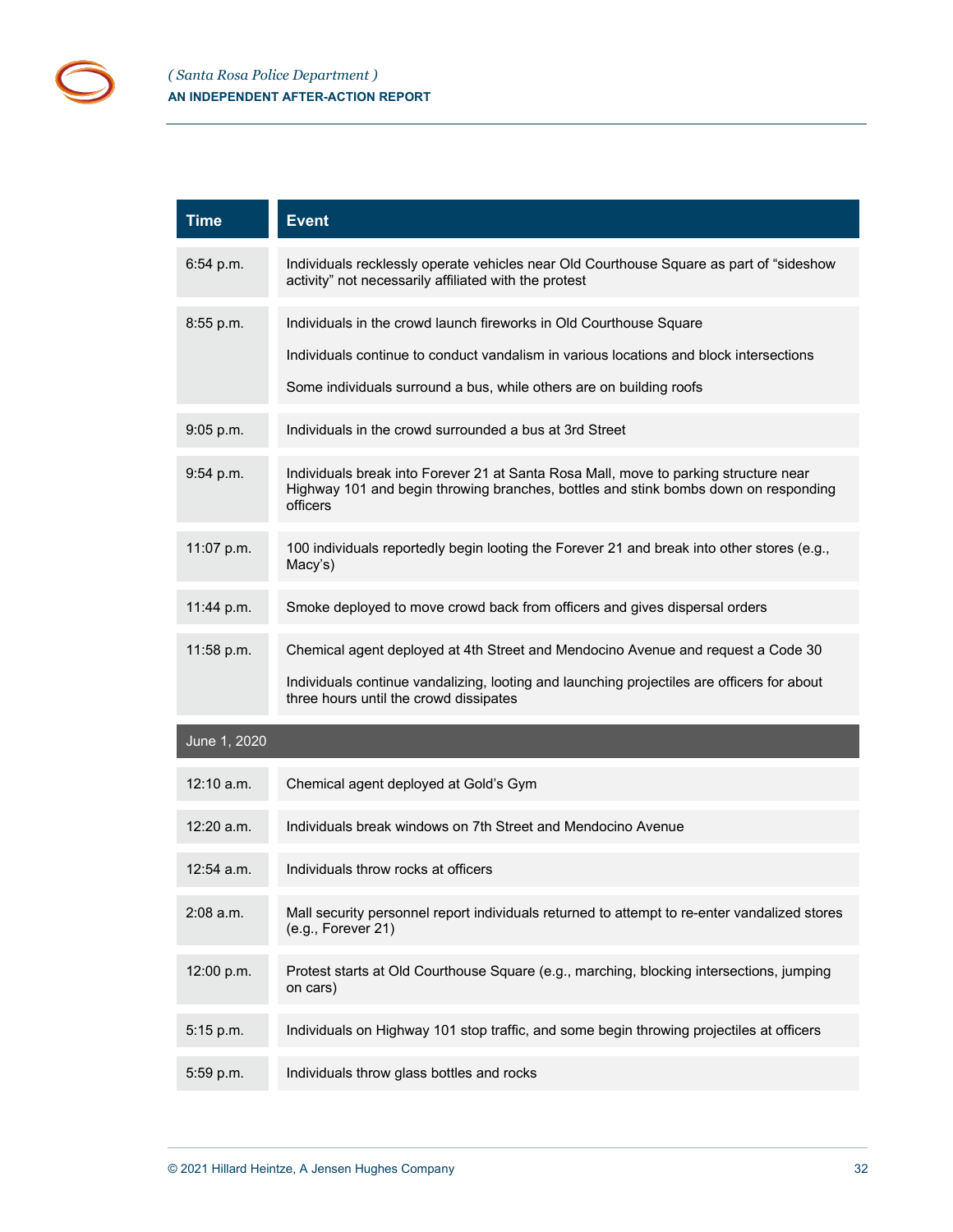| <b>Time</b>  | <b>Event</b>                                                                                                                                      |
|--------------|---------------------------------------------------------------------------------------------------------------------------------------------------|
| 6:34 p.m.    | The SRPD requests mutual aid                                                                                                                      |
| 6:48 p.m.    | The CHP reports that 50 to 100 individuals are on the freeway                                                                                     |
| $7:15$ p.m.  | Individuals damage and drain Jersey barriers placed around Old Courthouse Square to<br>prevent reckless vehicle traffic around protest crowd      |
| 8:58 p.m.    | Approximately 500 individuals are on ramp at Highway 101 and College Avenue                                                                       |
| 10:53 p.m.   | The SRPD gives dispersal orders and releases chemical agent<br>Crowds move to residential neighborhoods, and the SRPD makes multiple arrests      |
| 10:42 p.m.   | Officer reports rocks being thrown at the business The Bike Peddler on College Avenue                                                             |
| 10:44 p.m.   | Report of crowd throwing rocks and bottles at patrol vehicles in the area of Mendocino<br>Avenue and College Avenue                               |
| 10:45 p.m.   | Employee on scene at The Bike Peddler and a window was broken                                                                                     |
| 11:39 p.m.   | The SRPD begins making multiple arrests in area of Carrillo Street and Glenn Street                                                               |
| June 2, 2020 |                                                                                                                                                   |
| $3:28$ p.m.  | Protests start<br>Individuals block Mendocino Avenue                                                                                              |
|              | Approximately 50 crowd members move through city, blocking traffic and throwing<br>projectiles at officers (e.g., fireworks)                      |
| 8:30 p.m.    | The SRPD gives dispersal orders and Santa Rosa City Manager gives curfew order<br>The SRPD Incident Commander orders not to deploy chemical agent |
| 9:13 p.m.    | The SRPD gives dispersal orders                                                                                                                   |
| 9:30 p.m.    | The SRPD begins making arrests related to the curfew and unlawful assembly                                                                        |
| 10:25 p.m.   | Officers observe individuals filling bottles with gasoline at Chevron on Mendocino Avenue<br>at College Avenue                                    |